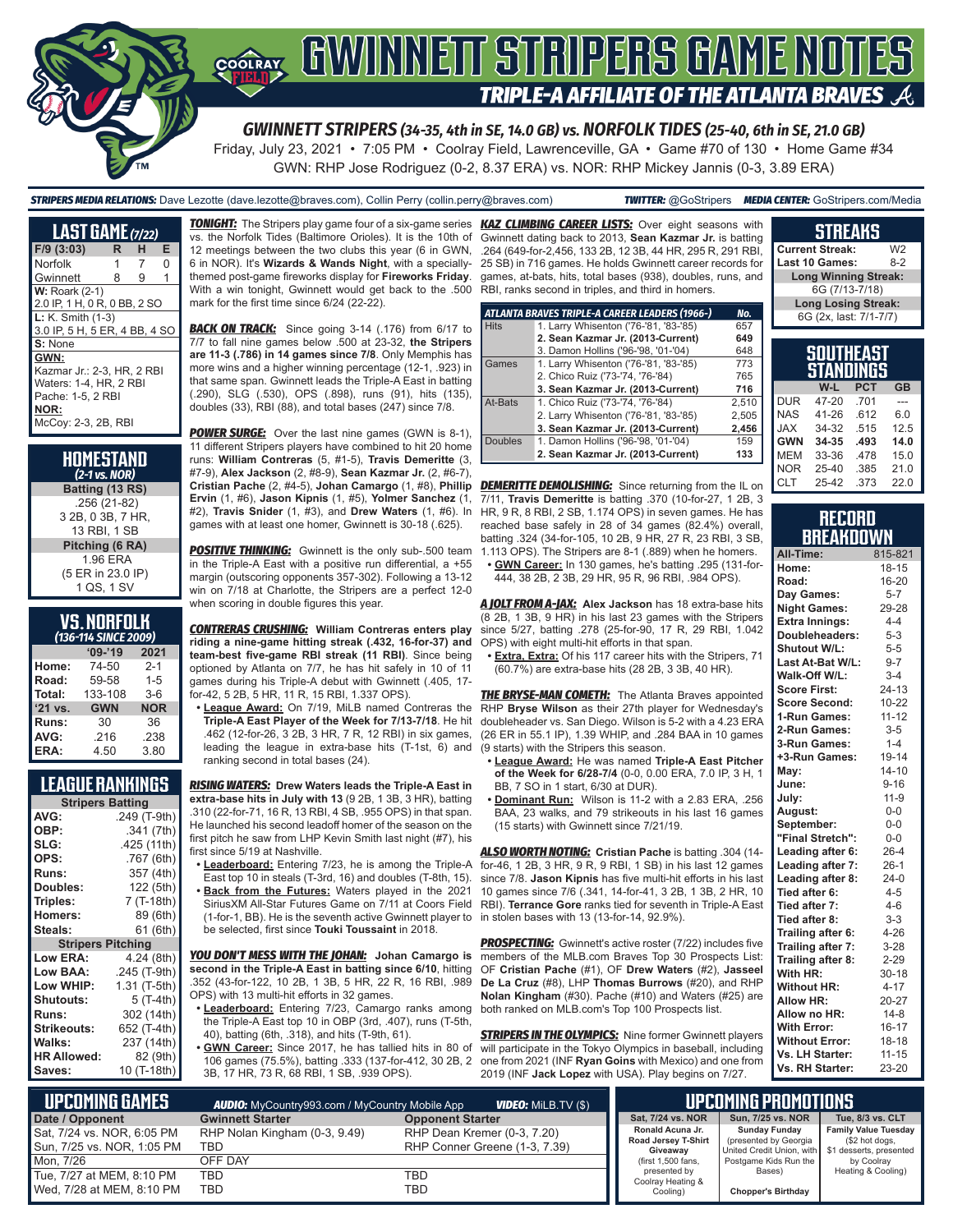

#### *FRIDAY, JULY 23, 2021 VS. NORFOLK*

#### **MANAGER MATT TUIASOSOPO**

**Matt Tuiasosopo** is in his first season as Gwinnett manager and his third season as a coach in the Atlanta Braves organization in 2021. He was named the seventh manager in team history on 3/30/21. Tuiasosopo is both the youngest manager in team history (turned 35 on 5/10) and the first former Gwinnett player to manage the club (hit .221 with 19 HR, 73 RBI in 178 games from 2016-17).

Tuiasosopo made his managerial debut in 2019 with Class-A Rome, leading the club to a 65-74 record and earning Atlanta's Bobby Cox Award for minor league manager of the year. He was set to return to Rome in 2020, but was reassigned to the Braves Alternate Training Site at Coolray Field once the MiLB season was canceled.

| Tuiasosopo's Managerial Career | Games | W-L    | <b>PCT</b> | <b>Plavoffs</b> |
|--------------------------------|-------|--------|------------|-----------------|
| With Gwinnett (1 Season):      | 69    | 34-35  | .493       |                 |
| MiLB Career (2 Seasons):       | 208   | 99-109 | -476       |                 |

*All staff bios available in the 2021 Stripers Media Guide*

|                                                 | EJECTIONS(2)             |                                                |
|-------------------------------------------------|--------------------------|------------------------------------------------|
| Player/Coach                                    | Date/Inning              | <b>Umpire</b>                                  |
| <b>Ryan Goins</b><br><b>MGR Matt Tuiasosopo</b> | 5/25 vs. MEM, 7th Inning | <b>HP Clint Vondrak</b><br><b>HP Alex Tosi</b> |
|                                                 | 6/3 vs. JAX, 8th Inning  |                                                |

| TEAM DEFENSE (6TH IN TRIPLE-A EAST) |                                                                                                                             |           |                                 |            |            |           |           |  |  |  |  |  |
|-------------------------------------|-----------------------------------------------------------------------------------------------------------------------------|-----------|---------------------------------|------------|------------|-----------|-----------|--|--|--|--|--|
| <b>PCT</b>                          | G                                                                                                                           | TC.       | <b>PO</b>                       | A          | Е          | DP        | ТP        |  |  |  |  |  |
| .983                                | 69                                                                                                                          | 2457      | 1783                            | 632        | 42         | 70        |           |  |  |  |  |  |
| <b>Catchers</b>                     |                                                                                                                             | <b>SB</b> | $\mathsf{cs}$                   | <b>ATT</b> | <b>PCT</b> | <b>PB</b> | W-L       |  |  |  |  |  |
| Casteel, Ryan                       |                                                                                                                             |           | 0                               |            | .000       |           | $1 - 1$   |  |  |  |  |  |
| Contreras, William                  |                                                                                                                             | 3         | 0                               | 3          | .000       | 2         | $6-0$     |  |  |  |  |  |
| Jackson, Alex                       |                                                                                                                             | 10        | 4                               | 14         | .286       |           | $10 - 11$ |  |  |  |  |  |
| Lucroy, Jonathan                    |                                                                                                                             | 18        | 5                               | 23         | 217        |           | $8 - 15$  |  |  |  |  |  |
| Martinez, Carlos                    |                                                                                                                             | 3         | O                               | 3          | .000       |           | $2 - 1$   |  |  |  |  |  |
| Morales, Jonathan                   |                                                                                                                             | 10        | 3                               | 13         | .231       |           | $7 - 7$   |  |  |  |  |  |
| Total:                              |                                                                                                                             | 45        | 12                              | 57         | .211       |           | 34-35     |  |  |  |  |  |
|                                     | <b>Outfield Assists (19):</b><br>Waters (6), Demeritte (4), Ervin (4), Sanchez (2),<br>Almonte (1), Inciarte (1), Pache (1) |           |                                 |            |            |           |           |  |  |  |  |  |
| Pitcher Pickoffs (2):               |                                                                                                                             |           | $Y.$ Lopez $(1)$ , Muller $(1)$ |            |            |           |           |  |  |  |  |  |
|                                     | <b>Catcher Pickoffs (2):</b>                                                                                                |           | Casteel (1), Jackson (1)        |            |            |           |           |  |  |  |  |  |

## **STARTS**

|     | <b>By Batting Order</b>                                                                                                         |
|-----|---------------------------------------------------------------------------------------------------------------------------------|
| 1:  | Waters (46), Pache (9), Inciarte (6), Arcia (5), Almonte (1), Ervin (1), Sanchez (1)                                            |
| 2:  | Kipnis (22), Pache (18), Arcia (12), Goins (7), Waters (3), Almonte (1),                                                        |
|     | Camargo (1), Demeritte (1), Ervin (1), Gore (1), Heredia (1) Sanchez (1)                                                        |
| 3:  | Arcia (33), Camargo (24), Jackson (3), Kipnis (3), Lucroy (3), Demeritte (2),                                                   |
|     | Contreras (1)                                                                                                                   |
| 4:  | Camargo (24), Jackson (15), Demeritte (13), Lucroy (5), Kipnis (4), Almonte (3),                                                |
| 5:  | Casteel (3), Contreras (1), Kazmar Jr. (1)<br>Lucroy (13), Goins (10), Almonte (8), Contreras (8), Jackson (7), Kazmar Jr. (7), |
|     | Kipnis (5), Demeritte (4), Camargo (2), Snider (2), Casteel (1), Ervin (1),                                                     |
|     | Sanchez (1)                                                                                                                     |
| 6:  | Goins (17), Ervin (8), Casteel (7), Kazmar Jr. (7), Snider (6), Lucroy (5),                                                     |
|     | Almonte (4), Demeritte (4), Waters (4), Pache (3), Sanchez (3), Jackson (1)                                                     |
| 7:  | Ervin (17), Kazmar Jr. (13), Goins (10), Snider (9), Sanchez (7), Pache (5),                                                    |
|     | Demeritte (3), Casteel (2), Morales (2), Almonte (1)                                                                            |
| 8:  | Sanchez (20), Ervin (10), Kazmar Jr. (9), Morales (9), Goins (5), Snider (5),                                                   |
|     | Casteel (4), Gore (4), Brugman (1), Martinez (1), Unroe (1)                                                                     |
| 9:  | Starting Pitchers (42), Sanchez (9), Morales (7), Snider (3), Casteel (2),                                                      |
|     | Kazmar Jr. (2), Martinez (2), Gore (1), Unroe (1)                                                                               |
|     | <b>By Position</b>                                                                                                              |
| C:  | Lucroy (23), Jackson (21), Morales (14), Contreras (6), Martinez (3), Casteel (2)                                               |
| 1B: | Camargo (32), Casteel (15), Kazmar Jr. (8), Snider (7), Lucroy (2), Morales (2),                                                |
|     | Unroe (2), Goins (1)                                                                                                            |
| 2B: | Kipnis (26), Goins (19), Sanchez (15), Kazmar Jr. (8), Arcia (1)                                                                |
| 3B: | Kazmar Jr. (23), Sanchez (17), Camargo (16), Goins (8), Arcia (3), Morales (2)                                                  |
| SS: | Arcia (41), Goins (21), Sanchez (6), Camargo (1)                                                                                |
| LF: | Ervin (17), Waters (17), Almonte (9), Snider (7), Gore (6), Kipnis (5), Arcia (4),                                              |
|     | Demeritte (2), Heredia (1), Sanchez (1)                                                                                         |
| CF: | Pache (34), Waters (25), Ervin (5), Inciarte (5)                                                                                |
| RF: | Demeritte (23), Ervin (15), Waters (11), Almonte (8), Snider (8), Sanchez (3),                                                  |
|     | Camargo (1)<br>Jackson (5), Contreras (4), Kipnis (3), Snider (3), Casteel (2), Demeritte (2),                                  |
| DH: | Almonte (1), Arcia (1), Brugman (1), Camargo (1), Ervin (1), Inciarte (1),                                                      |
|     | Lucroy (1), Pache (1)                                                                                                           |
|     |                                                                                                                                 |

|                | VS.2021 OPPONENTS |             |              |               |         |             |              |  |  |  |  |  |  |  |
|----------------|-------------------|-------------|--------------|---------------|---------|-------------|--------------|--|--|--|--|--|--|--|
|                | Home              | <b>Road</b> | <b>Total</b> |               | Home    | <b>Road</b> | <b>Total</b> |  |  |  |  |  |  |  |
| <b>CHA</b>     | ---               | $11 - 1$    | $11 - 1$     | COL           |         |             |              |  |  |  |  |  |  |  |
| DUR            | ---               | $1 - 5$     | $1 - 5$      | LOU           | $4 - 2$ | ---         | $4 - 2$      |  |  |  |  |  |  |  |
| <b>JAX</b>     | $1 - 5$           | ---         | $1 - 5$      | <b>MW DIV</b> | $4 - 2$ | $0-0$       | $4 - 2$      |  |  |  |  |  |  |  |
| <b>IMEM</b>    | $5 - 1$           | $3-3$       | $8 - 4$      |               |         |             |              |  |  |  |  |  |  |  |
| <b>NAS</b>     | $6-6$             | $0-6$       | $6 - 12$     |               |         |             |              |  |  |  |  |  |  |  |
| <b>INOR</b>    | $2 - 1$           | $1 - 5$     | $3-6$        |               |         |             |              |  |  |  |  |  |  |  |
| <b>ISE DIV</b> | $14 - 13$         | 16-20       | $30 - 33$    |               |         |             |              |  |  |  |  |  |  |  |

### **LAST AT-BAT WINS** *(9)*

| The Stripers are 9-7 (.563) in games decided in the last at-bat in 2021. |                          |                                         |  |  |  |  |  |  |  |
|--------------------------------------------------------------------------|--------------------------|-----------------------------------------|--|--|--|--|--|--|--|
| Date/Opponent                                                            | <b>Score</b>             | <b>Game-Winning Play</b>                |  |  |  |  |  |  |  |
| 5/4 at Charlotte                                                         | 10-9 (12th)              | Almonte scores on E4 (Reynolds)         |  |  |  |  |  |  |  |
| 5/9 at Charlotte                                                         | 12-9 (10th)              | Camargo RBI single                      |  |  |  |  |  |  |  |
| 5/14 vs. Louisville                                                      | $2-1$ (8th)              | Arcia solo HR                           |  |  |  |  |  |  |  |
| 5/16 vs. Louisville                                                      | 5-4 $(9th)*$             | Arcia walk-off solo HR                  |  |  |  |  |  |  |  |
| 5/25 vs. Memphis                                                         | $2-1$ (9th) <sup>*</sup> | Kazmar walk-off single                  |  |  |  |  |  |  |  |
| 6/9-G2 at Memphis                                                        | $3-1$ (8th)              | Waters RBI single                       |  |  |  |  |  |  |  |
| 6/18 vs. Nashville                                                       | 8-7 (10th)*              | Arcia scores on E4 (Hiura on Lucroy FC) |  |  |  |  |  |  |  |
| 6/30 at Durham                                                           | $2-1$ (9th)              | Pache RBI single                        |  |  |  |  |  |  |  |
| 7/18 at Charlotte                                                        | 13-12 (9th)              | Contreras RBI double                    |  |  |  |  |  |  |  |

*\*Denotes "walk-off" win*

Lucroy, Jonathan Martinez, Carlos Morales, Jonathan Pache, Cristian Sanchez, Yolmer Snider, Travis Unroe, Riley Waters, Drew

**Pitchers (30) Position (23)**

### **GWINNETT PLAYERS USED** *(53 IN 2021)*

|                     | Pitchers (30)    | Pos                |
|---------------------|------------------|--------------------|
| Arano, Victor       | Kingham, Nolan   | Almonte, Abraham   |
| Biddle, Jesse       | Lee, Dylan       | Arcia, Orlando     |
| Bradford. Chasen    | Lopez, Yoan      | Brugman, Jaycob    |
| Burrows, Thomas     | Martin, Chris    | Camargo, Johan     |
| Chavez, Jesse       | Minter, A.J.     | Casteel, Ryan      |
| Davidson, Tucker    | Muller, Kyle     | Contreras, William |
| De La Cruz, Jasseel | Newcomb, Sean    | Demeritte, Travis  |
| Edwards Jr Carl     | Roark, Tanner    | Ervin, Phillip     |
| Flaa, Jay           | Rodriguez, Jose  | Goins, Ryan        |
| Greene, Shane       | Santana, Edgar   | Gore, Terrance     |
| Hernandez, Daysbel  | Tice, Ty         | Heredia, Guillermo |
| Horacek, Mitch      | Toussaint, Touki | Inciarte, Ender    |
| Johnstone, Connor   | Webb, Jacob      | Jackson, Alex      |
| Jones, Nate         | Wilson, Bryse    | Kazmar Jr., Sean   |
| Kelley, Trevor      | Wright, Kyle     | Kipnis, Jason      |
|                     |                  |                    |

*Italics = Player no longer in Braves organization*

#### **BASS-LANTA**

**ATLANTA BRAVES REHAB ASSIGNMENTS** *(6 IN 2021)* **Player Injury (IL Date)** RHP Chris Martin RT Shoulder Inflammation (4/7) 5/5-5/11<br>CF Ender Inciarte Strained I T Hamstring (4/17) 5/6-5/12 OF Ender Inciarte Strained LT Hamstring (4/17) 5/6-5<br>OF Guillermo Heredia RT Hamstring Inflammation (5/1) 5/14 OF Guillermo Heredia RT Hamstring Inflammation (5/1) 5/14<br>C Alex Jackson Strained LT Hamstring (5/2) 5/21-6/9, 6/30-7/20 C Alex Jackson Strained LT Hamstring (5/2) 5/21-6/9,<br>OF Cristian Pache RT Hamstring Inflammation (5/14) 5/29-6/1 OF Cristian Pache RT Hamstring Inflammation (5/14)<br>RHP Touki Toussaint RT Shoulder Strain (3/26) RT Shoulder Strain (3/26) 6/22-7/15 **26 players have played for both Gwinnett and Atlanta in 2021:** OF Abraham Almonte INF/OF Orlando Arcia LHP Jesse Biddle INF Johan Camargo RHP Jesse Chavez C William Contreras LHP Tucker Davidson RHP Carl Edwards Jr. RHP Jay Flaa RHP Shane Greene OF Guillermo Heredia OF Ender Inciarte C Alex Jackson RHP Nate Jones INF Sean Kazmar Jr. C Jonathan Lucroy RHP Chris Martin LHP Kyle Muller (MLB Debut) LHP Sean Newcomb OF Cristian Pache RHP Edgar Santana RHP Ty Tice RHP Touki Toussaint RHP Jacob Webb RHP Bryse Wilson RHP Kyle Wright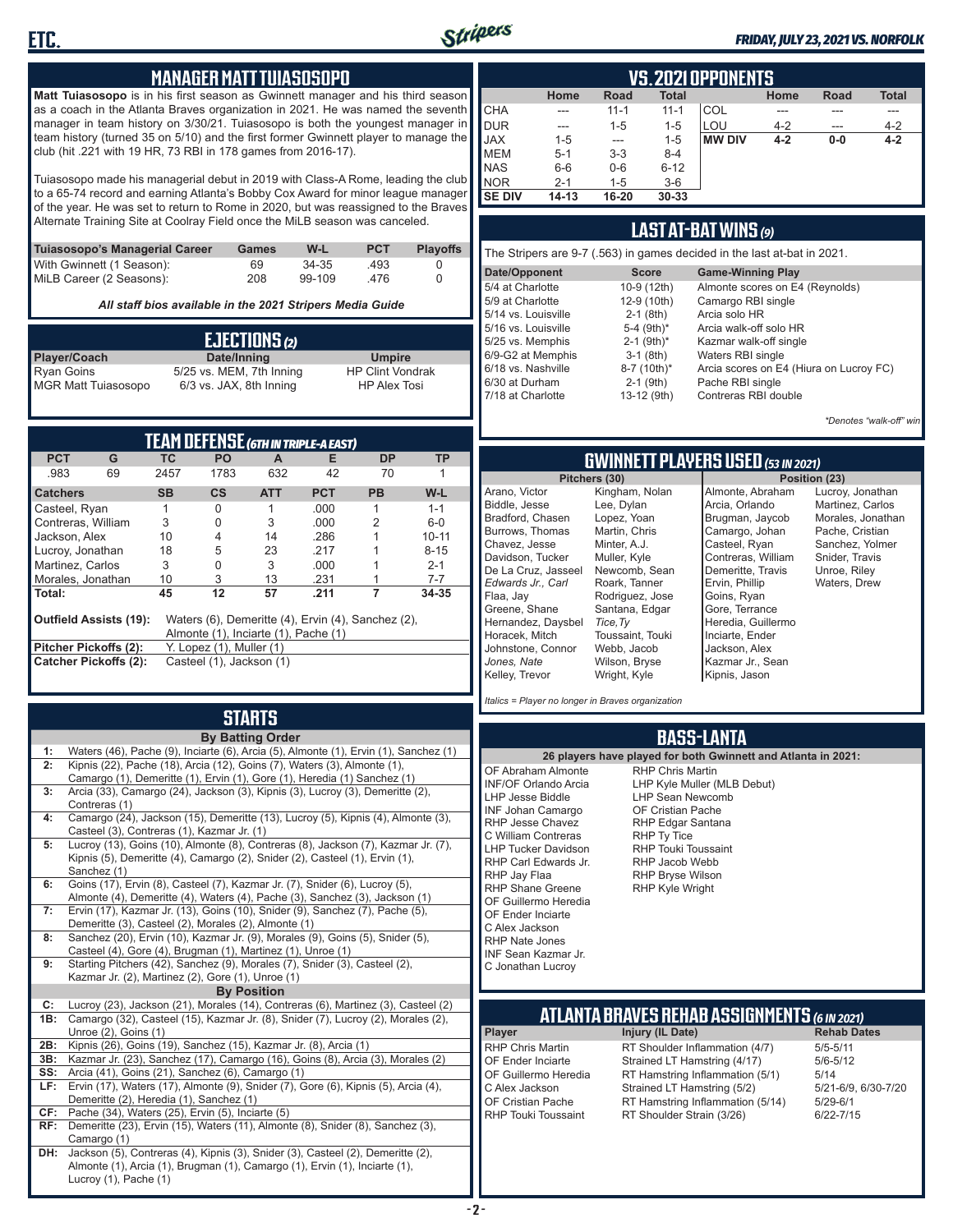## **STARTING PITCHER**



#### *FRIDAY, JULY 23, 2021 VS. NORFOLK*

## **53****JOSE RODRIGUEZ**

**B/T:** R/R **BORN:** 8/29/95 in Bolivar, Venezuela (Age 25) 6-2 **ACQUIRED:** Signed by the Atlanta Braves as a minor league free<br>175 agent (4/21/21) **WT:** 175 agent (4/21/21)

**TONIGHT'S START:** Rodriguez makes his ninth appearance and seventh start with Gwinnett in game four of a six-game series vs. Norfolk ... Including four starts with Double-A Mississippi, he is 1-3 with a 5.09 ERA and .246 BAA in 12 games (10 starts) this season ... Career at the Triple-A level (Gwinnett and Salt Lake), he is 3-5 with a 7.01 ERA and .294 BAA in 26 games (8 starts) ... All-time as a starter (MiLB and MLB), he is 27-38 with a 4.80 ERA and .289 BAA in 116 starts.

*2021 SEASON:* Signed by Atlanta as a minor league free agent on 4/21 ... Officially added to the Gwinnett roster on 5/13 ... Made his Stripers debut on 5/14 vs. Louisville (4.0 IP, 1 H, 1 HR, 1 BB, 3 SO, 46p/30s), pitching in relief ... Made his first start for the Stripers on 5/20 at Nashville (ND, 3.0 IP, 2 H, 0 R, 3 BB, 6 SO) ... Transferred to Double-A Mississippi on 5/29 and went 1-1 with a 1.61 ERA (4 ER in 22.1 IP) over four starts ... Rejoined Gwinnett on 6/22 ... Is 0-2 with an 11.49 ERA (20 ER in 15.2 IP) in five starts since returning to Triple-A.

*2020 SEASON:* Invited to MLB Spring Training for the second straight season with the Los Angeles Angels ... Spent most of the year at the Angels' Alternate Training Site ... Recalled on 8/1 and pitched 1.2 innings (2 H, 0 R, 1 BB, 0 SO) in relief the next day vs. Houston ... DFA'd on 8/10 and outrighted back to the Alternate Training Site after just one outing (0-0, 0.00 ERA, .286 BAA) ... Elected free agency on 10/15.

*CAREER HIGHLIGHTS:* **2016:** Midwest League Midseason All-Star with Class-A Burlington (3-3, 3.36 ERA, 13 GS, 64.1 IP, 52 SO before All-Star break) ... **2017:** California League Midseason All-Star with Advanced-A Inland Empire 66ers (6-5, 4.70 ERA, 14 GS, 76.2 IP before All-Star break) ... **2019:** Made his MLB debut with the Los Angeles Angels (0-1, 2.75 ERA in 9G, 1 start) ... Also made his Triple-A debut with Salt Lake (3-3, 6.29 ERA in 18G, 2 starts).

|              | <b>RODRIGUEZ'S OVERALL STATS</b> |         |            |         |           |           |     |            |             |  |  |  |  |
|--------------|----------------------------------|---------|------------|---------|-----------|-----------|-----|------------|-------------|--|--|--|--|
| Year         | Team                             | W-L     | <b>ERA</b> | G/GS    | <b>HR</b> | <b>BB</b> | so  | <b>BAA</b> | <b>WHIP</b> |  |  |  |  |
| 12021        | Mississippi (AA)                 | $1 - 1$ | 161        | 4/4     |           | 5         | 27  | .135       | 0.67        |  |  |  |  |
|              | Gwinnett (AAA)                   | $0 - 2$ | 8.37       | 8/6     | 9         | 8         | 23  | .330       | 1.69        |  |  |  |  |
| MiLB Career: |                                  | $34-42$ | 4.76       | 158/115 | 51        | 191       | 598 | .284       | 1.43        |  |  |  |  |
| MLB Career:  |                                  | $0 - 1$ | 2.53       | 10/1    | 5         | 12        | 13  | .238       | 1.45        |  |  |  |  |

| RODRIGUEZ'S 2021 SPLITS (WITH GWINNETT) |                     |                  |                         |  |  |  |  |  |  |  |  |
|-----------------------------------------|---------------------|------------------|-------------------------|--|--|--|--|--|--|--|--|
| Home:                                   | 0-0, 2.00 ERA (3G)  | Road:            | 0-2, 12.27 ERA (5G)     |  |  |  |  |  |  |  |  |
| Day:                                    | 0-1, 18.00 ERA (1G) | Night:           | 0-1, 7.48 ERA (7G)      |  |  |  |  |  |  |  |  |
| <b>Starter:</b>                         | 0-2, 9.64 ERA (6G)  | <b>Reliever:</b> | $0-0$ , 3.60 ERA $(2G)$ |  |  |  |  |  |  |  |  |
| Vs. LHB:                                | .378 BAA, 4 HR      | Vs. RHB:         | .300 BAA, 5 HR          |  |  |  |  |  |  |  |  |

| <b>RODRIGUEZ VS. NORFOLK</b> |         |            |   |           |    |   |           |           |           |    |  |  |  |
|------------------------------|---------|------------|---|-----------|----|---|-----------|-----------|-----------|----|--|--|--|
|                              | W-l     | <b>ERA</b> | G | <b>GS</b> | ΙP | н | <b>ER</b> | <b>HR</b> | <b>BB</b> | SO |  |  |  |
| l 2021:                      | 0-2     | 40.50      |   |           |    |   | 12        |           |           |    |  |  |  |
| Career:                      | $0 - 2$ | 40.50      |   |           | っっ |   |           |           |           |    |  |  |  |

| <b>RODRIGUEZ'S HIGHS &amp; LOWS</b> |                            |                                  |  |  |  |  |  |  |  |
|-------------------------------------|----------------------------|----------------------------------|--|--|--|--|--|--|--|
|                                     | <b>Season</b>              | <b>Career (MiLB and MLB)</b>     |  |  |  |  |  |  |  |
| IIP:                                | 6.0 (6/11 at BLX)          | 8.0 (9/2/17, IE at LAN)          |  |  |  |  |  |  |  |
| $\mathsf{Iso}:$                     | 8 (2x, last: 6/17 vs. BIR) | 13 (8/11/17, IE vs. RC)          |  |  |  |  |  |  |  |
| BB:                                 | 3 (5/20 at NAS)            | 5 (2x, last: 8/22/17, IE at LAN) |  |  |  |  |  |  |  |
| Iн:                                 | 10 (7/18 at CLT)           | 13 (6/10/18, MOB vs. JXN)        |  |  |  |  |  |  |  |
| <b>IER:</b>                         | 8 (6/23 at NOR)            | 9 (2x, last: 8/22/17, IE at LAN) |  |  |  |  |  |  |  |
| Low-Hit CG:                         |                            | Never                            |  |  |  |  |  |  |  |
| Low-ER CG:                          |                            | Never                            |  |  |  |  |  |  |  |

|            | RODRIGUEZ'S 2021 STARTS (ALL LEVELS) |               |                 |    |   |    |    |           |           |           |                          |              |                                                  |  |
|------------|--------------------------------------|---------------|-----------------|----|---|----|----|-----------|-----------|-----------|--------------------------|--------------|--------------------------------------------------|--|
| Team       | Date/Opp.                            | <b>Result</b> | IP              | н  | R | ER | HR | <b>BB</b> | <b>SO</b> | NP-S      | Opp. Starter             | <b>Final</b> | <b>Notes</b>                                     |  |
| GWN        | 5/20 at NAS                          | <b>ND</b>     | 3.0             |    |   |    |    |           |           | 56-36     | Eric Lauer               | L. 1-3       | First career start for Gwinnett.                 |  |
| <b>MIS</b> | 5/30 vs. MTG                         | <b>ND</b>     | 5.0             |    |   |    |    |           |           | 69-49     | <b>Tobias Myers</b>      | W. 2-1       | Left with 1-0 lead, MIS won in 10 innings.       |  |
| <b>MIS</b> | 6/5 at PNS                           | L. 0-1        | 5.2             |    | 3 |    |    |           |           | 79-54     | Max Meyer                | $L. 1 - 4$   | Three of four hits allowed went for extra bases. |  |
| <b>MIS</b> | $6/11$ at BLX                        | <b>ND</b>     | 6. <sub>C</sub> |    |   |    |    |           |           | 86-61     | Jesus Castillo           | $L.3 - 4$    | Run scored on passed ball, double play.          |  |
| <b>MIS</b> | 6/17 vs. BIR                         | W. 1-1        | 5.2             | З  |   |    |    |           |           | 84-60     | <b>Blake Battenfield</b> | W. 7-1       | First win since 8/1/19 with Salt Lake vs. OKC.   |  |
| GWN        | 6/23 at NOR                          | $L.0-1$       | 0.2             |    | 8 |    |    |           |           | $37 - 22$ | <b>Spenser Watkins</b>   | $L.3-9$      | Nearly tied his most career ER allowed (9).      |  |
| <b>GWN</b> | 6/27 at NOR                          | $L. 0-2$      | 2.0             |    |   |    |    |           |           | 52-29     | Kevin Smith              | $L. 2 - 4$   | Allowed 3-run homer to Seth Mejias-Brean.        |  |
| <b>GWN</b> | 7/3 at DUR                           | <b>ND</b>     | 4.0             | 5  |   |    |    |           | 4         | 63-41     | Shane Baz                | $L.5-6$      | Stripers trailed 2-1 when he exited.             |  |
| <b>GWN</b> | 7/10 vs. NAS                         | <b>ND</b>     | 4.0             |    |   |    |    |           |           | 53-36     | Thomas Jankins           | W. 8-4       | Faced the minimum through 4.0 innings.           |  |
| GWN        | 7/18 at CLT                          | <b>ND</b>     | 5.0             | 10 |   | 6  |    |           |           | 67-44     | Tanner Banks             |              | W. 13-12 Stripers trailed 8-3 when he exited.    |  |

|                     | <b>STRIPERS STARTING PITCHERS (11 IN 2021)</b> |            |    |    |         |                             |                            |                                                       |  |  |  |  |  |
|---------------------|------------------------------------------------|------------|----|----|---------|-----------------------------|----------------------------|-------------------------------------------------------|--|--|--|--|--|
| <b>Pitcher</b>      | W-L                                            | <b>ERA</b> | GS | QS |         | <b>Team W-L Run Support</b> | <b>Last Gwinnett Start</b> | <b>Final Line</b>                                     |  |  |  |  |  |
| Burrows, Thomas     | $0-0$                                          | 0.00       |    |    | $1 - 0$ | $0.00$ RPG $(0$ Tot.)       | 7/21-G1 vs. NOR (ND)       | 1.0 IP, 0 H, 1 R, 0 ER, 3 BB, 2 SO (32p/13s)          |  |  |  |  |  |
| Davidson, Tucker    | $2 - 1$                                        | 0.90       | 3  | 3  | $2 - 1$ | 5.33 RPG (16 Tot.)          | 5/23 at NAS (L)            | 6.0 IP, 1 H, 1 R, 1 ER, 1 BB, 9 SO, 1 HR (82p/51s)    |  |  |  |  |  |
| De La Cruz, Jasseel | $0 - 2$                                        | 5.97       | 11 | 0  | $6-5$   | 2.36 RPG (26 Tot.)          | 7/22 vs. NOR (ND)          | 4.0 IP, 4 H, 0 R, 0 BB, 5 SO, 1 BK (64p/42s)          |  |  |  |  |  |
| Johnstone, Connor   | $1 - 6$                                        | 7.63       | 10 |    | $3 - 7$ | 2.00 RPG (20 Tot.)          | 6/23-G2 at NOR (L)         | 2.2 IP. 7 H. 5 R. 5 ER. 1 BB. 2 SO. 2 HR (49p/34s)    |  |  |  |  |  |
| Kingham, Nolan      | $0 - 3$                                        | 9.49       | 3  |    | $0 - 3$ | $0.00$ RPG $(0$ Tot.)       | 7/11 vs. NAS (L)           | 5.0 IP, 6 H, 3 R, 3 ER, 2 BB, 4 SO, 1 HR (77 p/ 55 s) |  |  |  |  |  |
| Muller, Kyle        | $2 - 2$                                        | 3.92       | 9  | 2  | $7-2$   | 4.22 RPG (38 Tot.)          | 7/14 at CLT (ND)           | 4.0 IP, 1 H, 0 R, 2 BB, 4 SO, 1 WP (71p/44s)          |  |  |  |  |  |
| Roark, Tanner       | $0 - 0$                                        | 0.00       |    |    | $1 - 0$ | 3.00 RPG (3 Tot.)           | 7/17 at CLT (ND)           | 2.0 IP, 0 H, 0 R, 2 BB, 3 SO, 1 HBP (32p/19s)         |  |  |  |  |  |
| Rodriguez, Jose     | $0 - 2$                                        | 9.64       | 6  |    | $2 - 4$ | 1.00 RPG (6 Tot.)           | 7/18 at CLT (ND)           | 5.0 IP, 10 H, 8 R, 6 ER, 1 BB, 2 SO, 3 HR (67p/44s)   |  |  |  |  |  |
| Toussaint, Touki    | $2 - 1$                                        | 4.32       | 4  |    | $2 - 2$ | 3.50 RPG (14 Tot.)          | 7/13 at CLT (W)            | 6.0 IP, 3 H, 2 R, 2 ER, 3 BB, 7 SO, 1 HR (89p/54s)    |  |  |  |  |  |
| Wilson, Bryse       | $4 - 2$                                        | 4.47       | 9  | 3  | $6 - 3$ | 3.00 RPG (27 Tot.)          | 7/7 vs. NAS (ND)           | 5.0 IP, 8 H, 5 R, 5 ER, 2 BB, 2 SO, 2 HR (81p/50s)    |  |  |  |  |  |
| Wright, Kyle        | $2 - 4$                                        | 4.18       | 12 | 3  | $4 - 8$ | 1.92 RPG (23 Tot.)          | 7/21-G1 vs. NOR (L)        | 6.0 IP, 4 H, 2 R, 2 ER, 3 BB, 5 SO, 1 HR (95p/57s)    |  |  |  |  |  |
| Total:              | $13 - 23$                                      | 5.10       | 69 | 13 | 34-35   | 2.51 RPG (173 Tot.)         |                            |                                                       |  |  |  |  |  |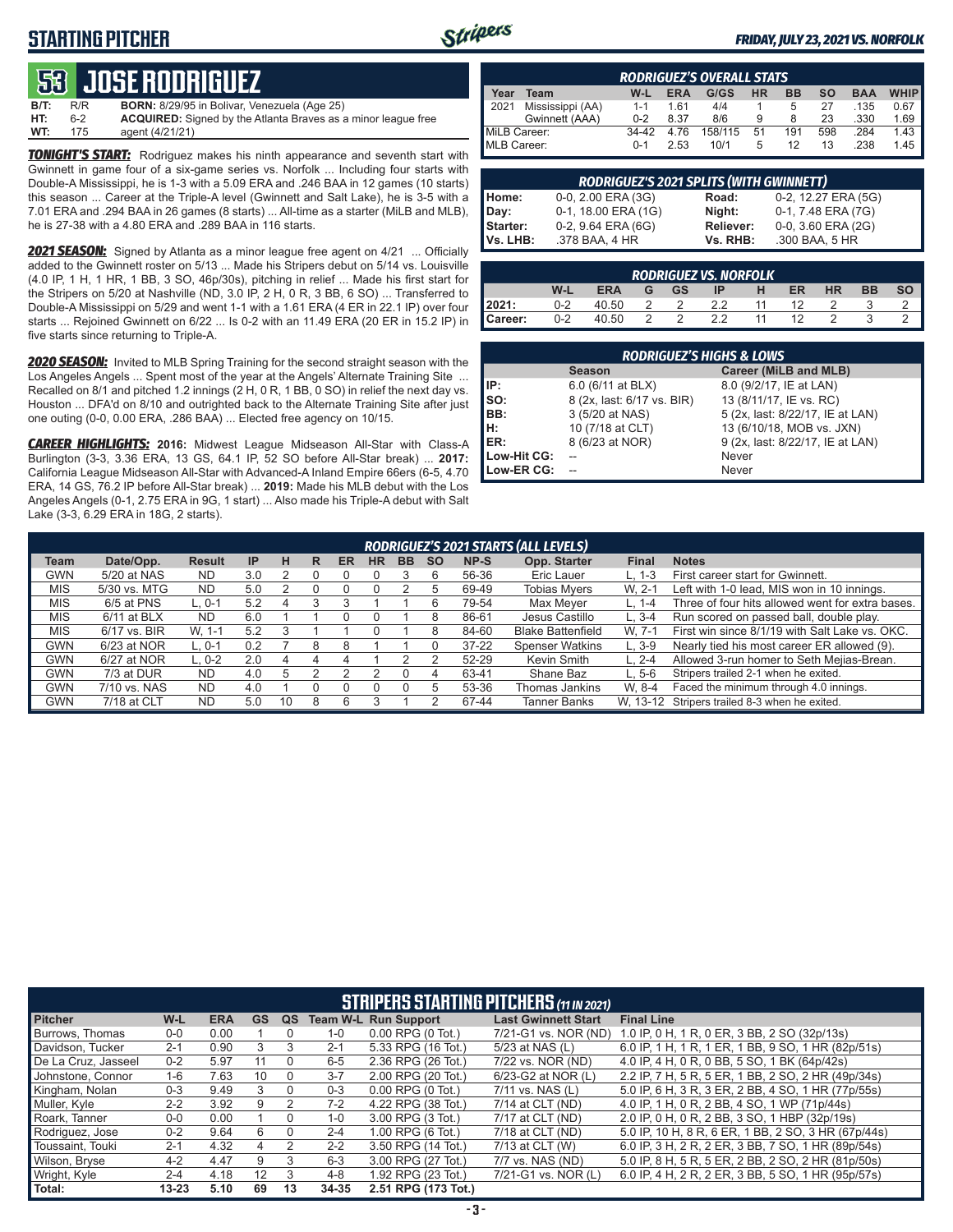### **BULLPEN**



#### *FRIDAY, JULY 23, 2021 VS. NORFOLK*

|                               | <b>STRIPERS PITCHING BREAKDOWN</b> |            |       |             |           |           |                          |           |            |  |  |  |  |  |
|-------------------------------|------------------------------------|------------|-------|-------------|-----------|-----------|--------------------------|-----------|------------|--|--|--|--|--|
|                               | $W-L$                              | <b>ERA</b> | IP    | R           | <b>ER</b> | <b>HR</b> | <b>BB</b>                | <b>SO</b> | <b>BAA</b> |  |  |  |  |  |
| Starters:                     | $13 - 23$                          | 5.10       | 291.0 | 174         | 165       | 46        | 124                      | 302       | .262       |  |  |  |  |  |
| <b>Relievers:</b>             | $21 - 12$                          | -3.41      | 303.1 | 128         | 115       | 36        | 113                      | 350       | .227       |  |  |  |  |  |
| Total:                        | 34-35                              | 4.24       | 594.1 | - 302       | 280       | 82        | 237                      | 652       | - 245      |  |  |  |  |  |
| L<br>Saves/Opp: 10/21 (47.6%) |                                    |            |       | Holds: $24$ |           |           | IR/Scored: 50/18 (36.0%) |           |            |  |  |  |  |  |

| <b>PITCHING BY MONTH</b> |            |       |     |     |           |           |           |            |  |  |
|--------------------------|------------|-------|-----|-----|-----------|-----------|-----------|------------|--|--|
| W-L                      | <b>ERA</b> | IP    | R   | ER  | <b>HR</b> | <b>BB</b> | <b>SO</b> | <b>BAA</b> |  |  |
| $14 - 10$                | 3.50       | 211.0 | 90  | 82  | 28        | 65        | 240       | 222        |  |  |
| $9 - 16$                 | 4.55       | 213.2 | 115 | 108 | 26        | 94        | 223       | 263        |  |  |
| $11-9$                   | 4.77       | 169.2 | 97  | 90  | 28        | 78        | 189       | 250        |  |  |
|                          |            |       |     |     |           |           |           |            |  |  |
|                          |            |       |     |     |           |           |           |            |  |  |

|                     |         |            |    |           |               |               |              |                    | RELIEF SUMMARY (CURRENT STRIPERS ONLY, GWINNETT STATS ONLY) |                         |
|---------------------|---------|------------|----|-----------|---------------|---------------|--------------|--------------------|-------------------------------------------------------------|-------------------------|
| <b>Pitcher</b>      | W-L     | <b>ERA</b> | G  | <b>GF</b> | <b>HLD</b>    | <b>SV/OPP</b> | <b>IR/RS</b> | <b>Last Outing</b> | <b>Last Final Line</b>                                      | <b>Scoreless Streak</b> |
| Arano, Victor       | $0 - 1$ | 4.08       | 17 | h         | 3             | 1/3           | 2/0          | 7/15 at CLT        | 1.0 IP, 0 H, 0 R, 0 BB, 2 SO (14p/9s)                       | 1G (1.0 IP)             |
| Biddle, Jesse (L)   | $0 - 1$ | 2.45       | 15 |           |               | 0/1           | 7/3          | 7/22 vs. NOR       | 1.0 IP, 1 H, 1 R, 1 ER, 1 BB, 2 SO, 1 WP (31p/19s)          | $-1G$                   |
| Bradford, Chasen    | $3 - 0$ | 4.02       | 21 |           | 5             | 0/1           | 2/2          | 7/21 vs. NOR       | Hold, 1.0 IP, 2 H, 1 R, 1 ER, 0 BB, 0 SO, 1 HR (13p/8s)     | $-2G$                   |
| Burrows, Thomas (L) | $2 - 0$ | 3.08       | 19 |           | 3             | 0/0           | 15/6         | 7/17 at CLT        | 1.2 IP, 1 H, 1 R, 1 ER, 2 BB, 3 SO (31p/18s)                | $-1G$                   |
| De La Cruz, Jasseel | $1 - 0$ | 1.93       | 3  |           |               | 0/0           | 0/0          | 7/10 vs. NAS       | 3.0 IP, 0 H, 0 R, 3 BB, 3 SO (49p/28s)                      | 2G (4.0 IP)             |
| Flaa, Jay           | $0 - 1$ | 3.94       | 15 | 5         | $\mathcal{P}$ | 1/1           | 2/0          | 7/18 at CLT        | SV, 1.0 IP, 1 H, 1 R, 1 ER, 0 BB, 2 SO, 1 HR (16p/9s)       | $-1G$                   |
| Horacek, Mitch (L)  | $1 - 2$ | 4.76       | 10 |           |               | 0/0           | 0/0          | 7/4 at DUR         | 1.2 IP, 0 H, 0 R, 0 BB, 0 SO (20p/13s)                      | 2G (2.2 IP)             |
| Johnstone, Connor   | $1 - 0$ | .35        |    |           |               | 0/0           | 5/3          | 7/21 vs. NOR       | 2.0 IP, 1 H, 1 R, 1 ER, 0 BB, 1 SO (32p/21s)                | $-1G$                   |
| Kelley, Trevor      | $0 - 2$ | 2.18       | 18 |           | 3             | 0/1           | 4/1          | 7/21 vs. NOR       | 1.0 IP, 1 H, 0 R, 0 BB, 2 SO (18p/12s)                      | 4G (4.0 IP)             |
| Lee, Dylan (L)      | $3-0$   | 2.25       | 19 |           |               | 0/1           | 3/0          | 7/21 vs. NOR       | Win, 2.0 IP, 2 H, 0 R, 0 BB, 1 SO (31p/18s)                 | 2G (3.0 IP)             |
| Lopez, Yoan         | $3-2$   | 4.30       | 15 |           |               | 0/1           | 2/2          | 7/22 vs. NOR       | 1.0 IP, 1 H, 0 R, 0 BB, 0 SO (10p/7s)                       | 2G (2.0 IP)             |
| Minter, A.J. (L)    | $0 - 0$ | 0.00       |    |           |               | 1/1           | 0/0          | 7/21 vs. NOR       | Save, 1.0 IP, 0 H, 0 R, 1 BB, 1 SO (20p/11s)                | 1G (1.0 IP)             |
| Roark, Tanner       | $2 - 1$ | 3.16       | 13 |           |               | 1/2           | 0/0          | 7/22 vs. NOR       | Win, 2.0 IP, 1 H, 0 R, 0 BB, 2 SO (23p/16s)                 | 1G (2.0 IP)             |
| Rodriguez, Jose     | $0 - 0$ | 3.60       |    |           |               | 0/0           | 0/0          | 5/26 vs. MEM       | 1.0 IP, 2 H, 1 R, 1 ER, 0 BB, 1 SO, 1 HR (13p/10s)          | $-2G$                   |
| Webb, Jacob         | $0 - 1$ | 3.14       | 14 | 13        |               | 3/3           | 0/0          | 7/22 vs. NOR       | 1.0 IP, 0 H, 0 R, 1 BB, 2 SO (23p/14s)                      | 2G (2.0 IP)             |

| <b>SCORELESS INNINGS STREAKS (10-PLUS INNINGS)</b> |           |                    |                       |  |  |  |  |  |  |  |
|----------------------------------------------------|-----------|--------------------|-----------------------|--|--|--|--|--|--|--|
| <b>Pitcher</b>                                     | Length    | <b>Dates</b>       | <b>Stats</b>          |  |  |  |  |  |  |  |
| Bradford, C.                                       | 16.0 IP   | 5/7-6/13 (10G)     | 1-0, 6 H, 3 BB, 12 SO |  |  |  |  |  |  |  |
| Wright, K                                          | $12.0$ IP | $5/25 - 6/5$ (3GS) | 1-0, 11 H, 3 BB, 8 SO |  |  |  |  |  |  |  |
| Roark, T.                                          | $11.0$ IP | $6/4 - 6/20$ (5G)  | 1-0, 8 H, 4 BB, 11 SO |  |  |  |  |  |  |  |

## **54 VICTOR ARANO** *- RHP - 26 YRS - COSAMALOAPAN, MEXICO*

- **• 2021 with GWN: 5/14 vs. LOU:** Earned GWN's first save of 2021 (1.0 IP, 1 H). **• 2021 with ATL:** Recalled on 5/8, but did not pitch ... Optioned on 5/10 ... DFA'd and outrighted to Gwinnett on 6/6.
- **• Spring Training:** 0-1, 34.71 ERA, .538 BAA, 1 SV in 3G with Atlanta.
- **• 2020:** Was a member of Philadelphia's 60-man player pool, but spent the entire year at the Alternate Site in Lehigh Valley ... DFA'd by the Phillies on 1/18.
- **• 2019:** Limited to just 6G with Triple-A Lehigh Valley (2-0, 0.00 ERA in 3G) and Philadelphia (1-0, 3.86 ERA in 3G) ... Was on injured list from 4/20-end of season (right elbow inflammation).
- **• Acquired:** Claimed off waivers from Philadelphia (1/22/21) ... Originally signed by the Los Angeles Dodgers as a non-drafted free agent (4/4/13).
- **• MLB Career:** 3-2, 2.65 ERA, .224 BAA, 3 SV in 73G with Philadelphia (2017-19).

### **48 JESSE BIDDLE** *- LHP - 29 YRS - PHILADELPHIA, PA*

- **• 2021 with GWN: 5/22-6/13:** Posted a 1.50 ERA (1 ER in 6.0 IP) over 6G ... **6/23- 7/17:** Had a 0.00 ERA (0 ER in 5.1 IP) and .211 BAA (4 H, 3 BB, 12 SO) over 6G. **• 2021 with ATL:** Had his contract selected on 4/17, pitched in 8G with the Braves
- (0-0, 8.44 ERA, 10 ER in 10.2 IP) ... DFA'd on 5/17, outrighted to Gwinnett on 5/19. **• Spring Training:** 0-0, 3.00 ERA, .257 BAA, 2 SV in 9G with Cincinnati ... Released
- on 3/26 after re-signing as MiLB FA on 12/11/20. **• 2020:** Opened the year at Cincinnati's Alternate Training Site ... Contract selected on 8/25 (0-0, 0.00 ERA, 0 ER in 0.2 IP in 1G) ... Placed on 10-day injured list on
- 8/29 (left shoulder impingement) and missed the remainder of the year. **• Acquired:** MiLB FA (4/2/21) ... Originally Philadelphia's 1st-round pick (27th
- overall) in 2010 out of Germantown Friends High School (Philadelphia, PA). **• MLB Career:** 6-2, 5.07 ERA, .261 BAA, 1 SV in 99G with ATL (2018-19, 2021), SEA (2019), TEX (2019), CIN (2020).

## **28 CHASEN BRADFORD** *- RHP - 31 YRS - LAS VEGAS, NV*

- **• 2021 with GWN:** All 3 of his wins have been 2.0-IP outings: 5/15 vs. LOU (1 H, 0 R, 2 SO), 6/16 vs. NAS (3 H, 1 ER, 3 SO), and 6/24 at NOR (0 H, 0 R, 1 BB, 3 SO) ... **5/7-6/13:** Posted team-best 16.0-IP scoreless streak over 10G (6 H, 3 BB, 12 SO).
- **• 2020:** Re-signed by Seattle to an MiLB deal on 1/15, but was not included on the Mariners' 60-man player pool ... Did not play.
- **• 2019:** Split time between Seattle (0-0, 4.86 ERA, 1 SV in 12G) and Triple-A Tacoma (0-0, 6.75 ERA, 1 SV in 5G).
- **• Acquired:** MiLB FA (3/15/21) ... Originally the New York Mets' 35th round pick in 2011 out of the University of Central Florida.
- **• MLB Career:** 7-0, 3.89 ERA, .253 BAA, 1 SV in 86G with NYM, SEA (2017-19).

| <b>PITCHER AWARDS &amp; HONORS</b> |                                     |                         |  |  |  |  |  |  |  |
|------------------------------------|-------------------------------------|-------------------------|--|--|--|--|--|--|--|
| Pitcher                            | <b>Award/Date</b>                   | <b>Stats</b>            |  |  |  |  |  |  |  |
| l Wilson. B.                       | AAA East Pitcher of Week (6/28-7/4) | 0-0, 7.0 IP, 0 ER, 7 SO |  |  |  |  |  |  |  |

### **49 THOMAS BURROWS** *- LHP - 26 YRS - FLORENCE, AL*

- **• 2021 with GWN: 5/26 vs. MEM:** Earned his first win (1.0 IP, 0 H, 0 R, 2 SO) ... **6/20-7/2:** Struck out 12 over 7.0 scoreless IP (3 H, 1 BB) in 5G ... **7/15 at CLT:** Improved to 2-0 (1.0 IP, 0 H, 0 R, 0 BB, 1 SO) in 11-10 win ... **7/21-G2 vs. NOR:** Made the first start of his pro career (ND, 1.0 IP, 0 H, 1 R, 0 ER, 3 BB, 2 SO).
- **• MLB.com Prospect Rankings:** #20 (Braves Top 30).
- **• Spring Training:** 0-1, 6.75 ERA, .222 BAA, 0 SV in 4G with Atlanta.
- **• 2020:** Was an NRI to Spring Training, but not included on 60-man player pool.
- **• 2019:** Went 2-4 with a 4.42 ERA, .221 BAA, and 7 saves (7-for-9) in 43G between Double-A Mississippi and Gwinnett ... Stranded 16 of 17 inherited runners with the Stripers (94.1%) ... Won Atlanta's Bill Lucas Award for community service.
- **• Acquired:** Via trade with Seattle (1/11/17) ... Originally the Mariners' 4th-round pick in 2016 out of the University of Alabama.

### **45 JAY FLAA** *- RHP - 29 YRS - BISMARCK, ND*

- **• 2021 with GWN: 5/13-6/24:** Did not allow an ER over his first 10G (1 R in 11.0 IP, 7 H, 9 BB, 15 SO, .171 BAA) ... **7/18 at CLT:** Earned his first save with Gwinnett, tossing 1.0 IP (1 H, 1 ER, 0 BB, 2 SO) in a come-from-behind 13-12 victory.
- **• 2021 with ATL:** From 5/23-5/30, went 0-0 with a 27.00 ERA (4 ER in 1.1 IP) in 1G Outrighted to Gwinnett on 7/13.
- **• 2021 with BAL:** Selected by Baltimore on 4/26 and made his MLB debut on 4/27 vs. the NY Yankees (1.1 IP, 2 BB, 1 SO, struck out Aaron Judge) ... Optioned on 4/28, appeared in 1G with Triple-A Norfolk (0-0, 16.20) ... DFA'd on 5/8.
- **• Spring Training:** 0-0, 3.38 ERA, .200 BAA, 0 SV in 3G with Baltimore.
- **• 2020:** Was not on Baltimore's 60-man player pool, did not play.
- **• 2019:** Went 2-5 with a 4.69 ERA, .256 BAA, and 5 SV in 40G (3 starts) between Double-A Bowie and Norfolk (2-3, 5.24 ERA, 4 SV in 29G during Triple-A debut).
- **• Acquired:** Claimed off waivers from Baltimore (5/11/21) ... Originally the Orioles' 6th-round pick in 2015 out of North Dakota State University (Fargo, ND).
- **• MLB Career:** 0-0, 13.50 ERA, .300 BAA in 2G with Baltimore, Atlanta (2021).

### **59 MITCH HORACEK** *- LHP - 29 YRS - LITTLETON, CO*

- **• 2021 Season:** Opened the year with Gwinnett, going 1-2 with a 4.76 ERA and .250 BAA in 10G ... Was on the Development List from 5/25-5/30 and 6/2-6/15 ... Transferred to Advanced-A Rome on 7/9 and went 1-0 with a 2.25 ERA and .167 BAA in 4G ... Rejoined the Stripers on 7/20.
- **• Spring Training:** Did not pitch in Atlanta's MLB camp.
- **• 2020:** Signed with Minnesota, but was not on the Twins' 60-man player pool.
- **• 2019:** Pitched for both Double-A Hartford (4-0, 2.48 ERA in 34G) and Triple-A
- Albuquerque (1-1, 18.75 ERA in 12G) in the Colorado Rockies organization. **• Acquired:** MiLB FA (3/25/21) ... Originally Baltimore's 9th-round pick in 2013 out of Dartmouth College (Hanover, NH).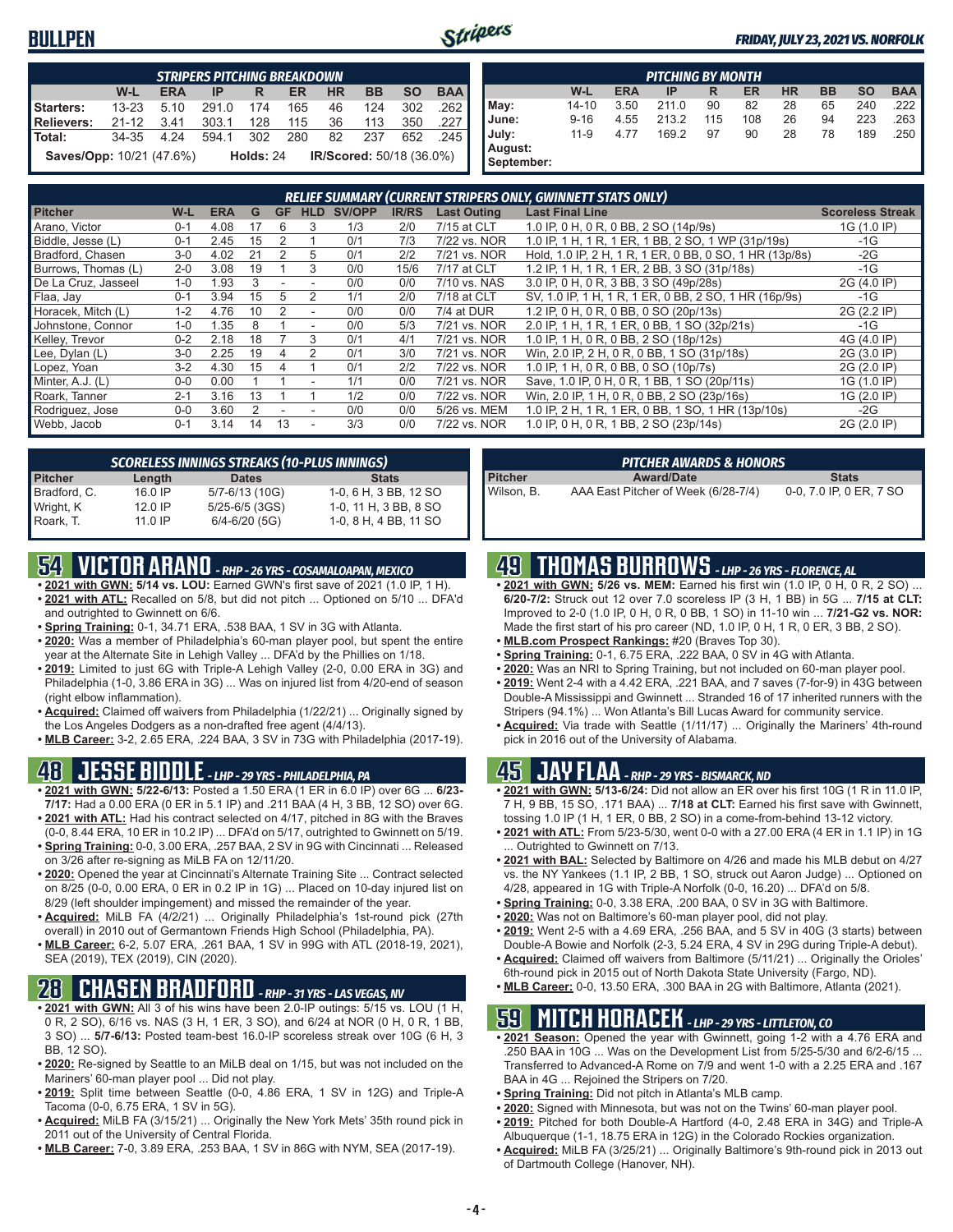## **51 CONNOR JOHNSTONE** *- RHP - 26 YRS - SAN DIEGO, CA*

- **• 2021 with GWN: Is 1-0 with a 1.35 ERA and .093 BAA in 8G in relief (1-6, 7.63 ERA, .320 BAA in 10 starts)** ... **5/4-5/8:** Threw 8.0 scoreless IP over his first 2 outings, including a 5.0-inning spot start (win, 1 H, 0 BB, 5 SO) on 5/8 at CLT.
- **• Spring Training:** 0-1, 4.76 ERA, .273 BAA, 1 SV in 6G with Atlanta.
- **• 2020:** Was an NRI to Braves Spring Training, but not on 60-man player pool. **• 2019:** With Double-A Mississippi and Gwinnett, went 7-4 with a 4.24 ERA, .296
- BAA, and 1 SV in 35G (7 starts) ... His 7 wins ranked T-8th in the Braves org.
- **• Acquired:** Braves 21st-round pick in 2017 out of Wake Forest University. **• Local Product:** Played baseball at Roswell High School (Roswell, GA).

## **43 TREVOR KELLEY** *- RHP - 27 YRS - PROVIDENCE, RI*

- **• 2021 with GWN: 5/12-6/27:** Allowed runs in just 2 of 13G for a 1.72 ERA (3 ER in 15.2 IP, 13 H, 6 BB, 15 SO, .241 BAA).
- **• Spring Training:** Did not pitch in Chicago Cubs' MLB camp ... Released on 4/23. **• 2020:** Pitched in 4G with Philadelphia, going 0-0 with a 10.80 ERA ... Outrighted on 8/14 and spent the rest of the season at the Phillies Alternate Site.
- **• 2019:** In 52G with Triple-A Pawtucket, went 5-5 with a 1.79 ERA, .216 BAA, and 12 SV ... Was an International League Midseason and Postseason All-Star and a *Baseball America* Triple-A All-Star ... Led IL in appearances and was T-1st in saves ... Made MLB debut on 7/2 at Toronto and logged 10G with Boston (0-3, 8.64 ERA).
- **• Acquired:** MiLB FA (4/28/21) ... Originally Boston's 36th-round pick in 2015 out of the University of North Carolina at Chapel Hill.
- **• MLB Career:** 0-3, 9.26 ERA, .347 BAA, 0 SV in 14G with BOS (2019), PHI (2020).

### **58 DYLAN LEE** *- LHP - 26 YRS - DINUBA, CA*

- **• 2021 with GWN: 5/4 at CLT:** Earned the win in his Stripers' debut (2.0 IP, 1 H, 1 R, 0 ER, 0 BB, 3 SO in 10-9 win in 12 innings) ... **6/11 at MEM:** Recorded his first pro hit, a double (1-for-2, R) ... **5/26-7/9:** Had a 1.65 ERA (3 ER in 16.1 IP, 9 H, 2 BB, 12 SO) and .161 BAA over 12G.
- **• Spring Training:** 0-0, 0.00 ERA, 0 SV in 2G with Miami ... Released on 3/29.
- **• 2020:** Was a non-roster invite to Marlins Spring Training, but was not on Miami's 60-man player pool ... Did not play.
- **• 2019:** Logged 45G between Double-A Jacksonville (0-3, 1.91 ERA, .176 BAA, 13 SV in 32G) and Triple-A New Orleans (1-3, 4.71 ERA, .329 BAA, 0 SV in 13G).
- **• Acquired:** MiLB FA (4/15/21) ... Originally Miami's 10th-round pick in 2016 out of Cal State Fresno (Fresno, CA).

## **55 YOAN LOPEZ** *- RHP - 28 YRS - NUEVA GERONA, CUBA*

- **• 2021 with GWN:** Has a pair of wins in extra innings, 6/9-G2 at MEM (1.0 IP, 1 H, 0 R in 3-1 win in 8 innings) and 6/18 vs. NAS (1.0 IP, 2 H, 1 R, 0 ER, 1 SO in 8-7 win in 10 innings).
- **• 2021 with ARI:** Began the season on Arizona's Opening Day roster ... In 2 stints, went 0-0 with a 6.57 ERA (9 ER in 12.1 IP) and 0 SV (0-for-3) in 13G ... DFA'd on 5/20, traded to Atlanta on 5/22 and optioned to Gwinnett.
- **• Spring Training:** 1-0, 4.91 ERA, .214 BAA, 0 SV in 8G with Arizona.
- **• 2020:** In 20G with Arizona, went 0-1 with a 5.95 ERA, .269 BAA, and 2 holds.
- **• 2019:** Set MLB career highs in G (70) and holds (21), going 2-7 with a 3.41 ERA, .232 BAA, and 1 SV (1-for-4) with the D-backs.
- **• Acquired:** Via trade with Arizona in exchange for CF Deivi Estrada (5/22/21) ... Originally signed by the D-backs as a NDFA out of Cuba (1/16/15).
- **• MLB Career:** 2-8, 4.25 ERA, .252 BAA, 1 SV in 113G with Arizona (2018-21).

## **33 A.J. MINTER** *- LHP - 27 YRS - TYLER, TX*

- **• 2021 with GWN:** Optioned on 7/18 ... **7/21-G2 vs. NOR:** Earned a save in his first appearance with the Stripers this year (1.0 IP, 0 H, 0 R, 1 BB, 1 SO in 4-3 win).
- **• Gwinnett Career:** Has logged 38G in 3 seasons (2017, 2019, 2021), going 3-4 with a 3.92 ERA, 1.36 WHIP, .257 BAA, and 6 saves.
- **• 2021 with ATL:** In 42 relief appearances, is 1-4 with a 4.86 ERA (18 ER in 33.1 IP) and .264 BAA ... Had a 6.23 ERA over 7G in July before being optioned.
- **• Spring Training:** 0-0, 4.91 ERA, .344 BAA, 1 SV in 8G with Atlanta.
- **• 2020:** Posted a career-low 0.83 ERA in 22 relief outings with Atlanta, going 1-1 with a .200 BAA over 21.2 IP ... Made 5 appearances in the Postseason (1-0, 3.00 ERA, .182 BAA), including a spot start in Game 5 of the NLCS vs. the LA Dodgers (3.0 IP, 1 H, 0 R, 0 BB, 7 SO in ND, Braves lost 7-3).
- **• Acquired:** Braves' CB-B pick (75th overall) in 2015 out of Texas A&M.
- **• MLB Career:** 9-13, 3.92 ERA, .251 BAA, 20 SV in 181G with Atlanta (2017-21) ... Pitched in the 2018 and 2020 Postseasons (1-0, 2.25 ERA in 7G, 1 start).

## **57 TANNER ROARK** *- RHP - 34 YRS - WILMINGTON, IL*

- **• 2021 with GWN: 5/23 at NAS:** Struck out 3 over 1.0 IP in his Stripers debut ... **6/10 at MEM:** Tossed 2.0 innings in relief (1 H, 0 R, 1 BB, 1 SO) for first win ... **6/4- 6/20:** Pitched 11.0 scoreless innings over 5G (8 H, 4 BB, 11 SO, .205 BAA) ... **7/13 at CLT:** Notched his first save since 2015 with Washington (2.0 IP, 3 H, 1 ER, 0 BB, 2 SO in 5-3 win) ... **7/17 at CLT:** Made his first Triple-A start since 8/2/13 (SYR at LOU), worked 2.0 IP in a no-decision (0 H, 0 R, 2 BB, 3 SO).
- **• 2021 with ATL:** Contract selected on 6/24, but did not pitch before being optioned back to Gwinnett on 6/27.
- **• 2021 with TOR:** Was on Toronto's Opening Day roster, went 0-1 with a 6.43 ERA in 3G (1 start) ... Released by the Blue Jays on 5/3.
- **• Spring Training:** 2-1, 8.44 ERA, .295 BAA in 4 starts with Toronto.
- **• 2020:** Made 11 starts with the Blue Jays, going 2-3 with a 6.80 ERA and .309 BAA.
- **• 2019:** Went 10-10 with a 4.35 ERA and .275 BAA in 31 starts with CIN and OAK.
- **• Acquired:** MiLB FA (5/10/21) ... Originally Texas's 25th-round pick in 2008 out of the University of Illinois at Urbana-Champaign.
- **• MLB Career:** 76-68, 3.85 ERA, .254 BAA, 1 SV in 227G (184 starts) with WSH, CIN, OAK, TOR (2013-21) ... Pitched in 2014 and 2016 Postseasons with Nationals (0-1, 3.86 ERA in 3G, 1 start).

## **71 JACOB WEBB** *- RHP - 27 YRS - RIVERSIDE, CA*

**• 2021 with GWN: Is 3-for-3 in save chances despite posting a 6.00 ERA (2 ER in 3.0 IP, 4 H, 0 BB, 4 SO, 1 HB) in those outings** ... **5/26-6/9:** Struck out 5 over 5.0 IP (0 R, 2 H, 0 BB) in 5G.

- **• 2021 with ATL:** Recalled 4 times (4/7, 4/10, 6/5, 6/17) ... In 17G with the Braves, is 1-2 with a 5.29 ERA (10 ER in 17.0 IP) and a .324 BAA.
- **• Spring Training:** 1-0, 2.57 ERA, .222 BAA, 2 HLD in 7G with Atlanta ... Optioned to the Alternate Training Site in Gwinnett on 3/25.
- **• 2020:** Assigned to the Alternate Training Site on 7/19, but missed over a month with a right shoulder strain (placed on 60-day injured list on 7/20) ... Activated on 9/8 and went 0-0 with a 0.00 ERA (0 ER in 10.0 IP) and .200 BAA in 8G ... Made his MLB Postseason debut, going 0-0 with a 9.00 ERA (3 ER in 3.0 IP) in 3G.
- **• 2019:** Made his MLB debut with Atlanta, going 4-0 with a 1.39 ERA (5 ER in 32.1 IP), .205 BAA, 9 holds, and 2 saves (2-for-4) in 36G ... Also logged 10G with Gwinnett (0-1, 6.97 ERA, .225 BAA, 1 SV).
- **• Acquired:** Braves' 18th-round pick in 2014 out of Tabor College (Hillsboro, KS).
- **• MLB Career:** 5-2, 2.28 ERA, .243 BAA, 2 SV in 61G with Atlanta (2019-21).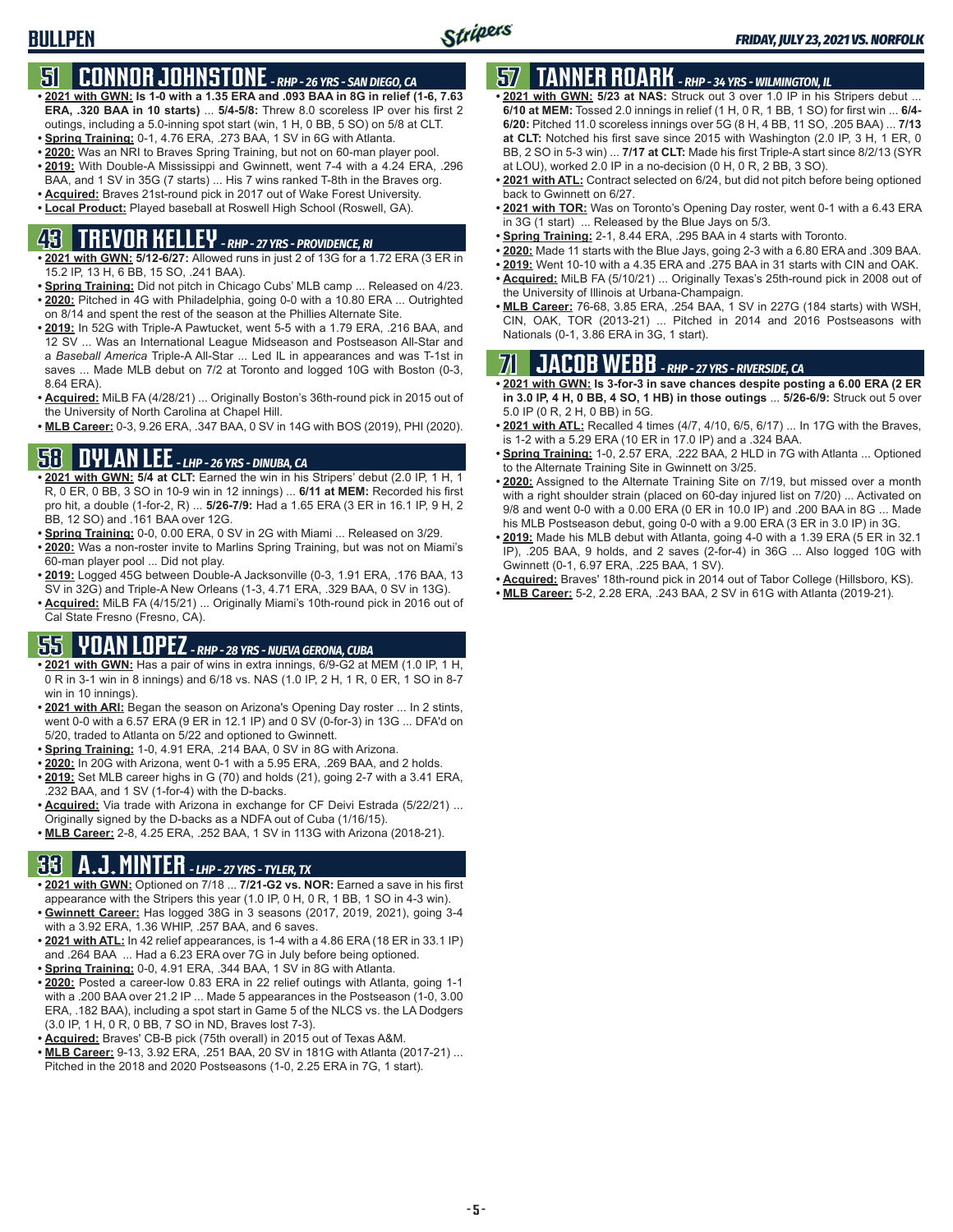#### Stripers **OFFENSE** *FRIDAY, JULY 23, 2021 VS. NORFOLK TOTAL:* .249, 89 HR, .767 OPS *RISP:* .267, 25 HR, .814 OPS *RUNS/INNING: 1 2 3 4 5 6 7 8 9 X TOT Vs. LHP:* .251, 36 HR, .791 OPS *RISP/2O:* .238, 11 HR, .744 OPS **Stripers:** 56 32 31 37 34 36 46 43 31 11 357 *Vs. RHP:* .248, 53 HR, .753 OPS *LOADED:* **Opponents:** 45 40 40 33 23 35 33 24 17 12 302

|               |                |                |    |                |                          |                |                | <b>HOME RUNS</b> |                                               |                | <b>MULTI-GAMES</b>       |                          |
|---------------|----------------|----------------|----|----------------|--------------------------|----------------|----------------|------------------|-----------------------------------------------|----------------|--------------------------|--------------------------|
| <b>Player</b> | 1R             | 2R             | 3R | GS             | Tot.                     |                | Off LH Off RH  | Team W-L         | <b>Last HR with Gwinnett (Regular Season)</b> | <b>Hit</b>     | <b>RBI</b>               | <b>HR</b>                |
| Almonte       | $\overline{2}$ |                |    |                | 3                        |                | 2              | $3-0$            | 5/30/21 vs. MEM, 1R (RH Connor Jones)         | 8              | 5                        |                          |
| Arcia         | 10             | 3              |    |                | 13                       | 6              | $\overline{ }$ | $7 - 4$          | 7/3/21 at DUR, 1R/Leadoff (RH Shane Baz)      | 16             | 8                        |                          |
| Brugman       | $\sim$         |                |    | ۰              |                          |                |                | $0 - 0$          |                                               |                | ۰                        |                          |
| Camargo       | 4              | 3              |    |                | 8                        | 4              | 4              | $4 - 3$          | 7/18/21 at CLT, 2R (LH Jace Fry)              | 17             | 6                        | $\overline{ }$           |
| Casteel       |                | 2              | ٠  |                | 3                        | $\overline{2}$ |                | $2 - 1$          | 6/24/21 at NOR, GS (LH Zac Lowther)           | 5              | 5                        |                          |
| Contreras     | 4              |                | ٠  |                | 5                        |                | 4              | $5-0$            | 7/22/21 vs. NOR, 1R (RH Evan Phillips)        | 5              | 3                        | $\overline{\phantom{a}}$ |
| Demeritte     | 6              | 2              | ٠  |                | 9                        | 4              | 5              | $8 - 1$          | 7/17/21 at CLT, GS (RH Tyler Johnson)         | 9              | 6                        | ۰                        |
| Ervin         | 3              | $\overline{2}$ |    |                | 6                        |                | $\overline{2}$ | $4 - 2$          | 7/14/21 at CLT, 1R (LH Hunter Schryver)       | 5              | $\overline{ }$           |                          |
| Goins         |                |                | ٠  | ٠              | 2                        |                |                | $1 - 1$          | 7/4/21 at DUR, 2R (RH Joe Ryan)               | 12             | 6                        |                          |
| Gore          |                |                | ٠  |                |                          |                |                | $0 - 0$          |                                               | 3              | $\sim$                   |                          |
| Heredia       | $\sim$         |                | ٠  | ۰              | $\overline{\phantom{a}}$ | ٠              |                | $0 - 0$          | ---                                           | ٠              | $\overline{\phantom{a}}$ | ٠                        |
| Inciarte      |                |                |    | ۰              |                          |                |                | $0 - 0$          |                                               |                | $\overline{\phantom{a}}$ |                          |
| Jackson       | 3              | 3              |    | $\overline{2}$ | 9                        | 6              | 3              | $5 - 1$          | 7/15/21 at CLT, GS (LH Nik Turley)            | 8              | 8                        | 2                        |
| Kazmar Jr.    | 4              | 2              |    | ۰              |                          | $\overline{2}$ | 5              | $4 - 3$          | 7/22/21 vs. NOR, 1R (RH Eric Hanhold)         | 5              | 5                        |                          |
| Kipnis        | $\overline{2}$ | $\overline{2}$ |    |                | 5                        |                | 5              | $4 - 1$          | 7/14/21 at CLT, 1R (RH Ofreidy Gomez)         | 10             | $\overline{7}$           | ٠                        |
| Lucroy        |                |                |    |                | $\overline{2}$           |                | $\overline{2}$ | $1 - 1$          | 6/10/21 at MEM, 3R (RH Grant Black)           | 4              | 3                        |                          |
| Martinez      |                |                |    |                |                          |                |                | $0 - 0$          |                                               | $\overline{2}$ |                          |                          |
| Morales       |                |                |    | ٠              |                          |                |                | $1 - 0$          | 5/7/21 at CLT, 3R (RH Joe De Carlo)           |                |                          |                          |
| Pache         | 4              |                |    | $\overline{a}$ | 5                        | $\overline{2}$ | 3              | $3 - 1$          | 7/21/21-G2 vs. NOR, 1R (RH Claudio Custodio)  | 8              | 5                        | 1                        |
| Sanchez       |                |                |    | ۰              | $\overline{2}$           |                | 2              | $2 - 0$          | 7/22/21 vs. NOR, 1R (RH Eric Hanhold)         | 4              | $\overline{2}$           | ۰                        |
| Snider        | $\overline{2}$ |                |    |                | 3                        |                | 3              | $3-0$            | 7/15/21 at CLT, 2R (RH Connor Sadzeck)        | 3              | $\overline{2}$           |                          |
| Unroe         |                |                | ۰  | ۰              | ٠                        |                |                | $0 - 0$          | 7/19/19 vs. ROC, 1R (RH Drew Hutchison)       | $\blacksquare$ | ٠                        |                          |
| Waters        | 3              |                | 2  |                | 6                        | 4              | $\overline{2}$ | $2 - 3$          | 7/22/21 vs. NOR, Leadoff (LH Kevin Smith)     | 15             | 5                        | 1                        |
| Total:        | 50             | 24             | 10 | 5              | 89                       |                |                |                  |                                               |                |                          |                          |

|                                                                     | <b>HOME RUN VARIANTS</b>                       |    |                   |                |           |                                   |           |              |            |            |               |       |                     | <b>PINCH HITTERS</b> |                                        |              |                |                |
|---------------------------------------------------------------------|------------------------------------------------|----|-------------------|----------------|-----------|-----------------------------------|-----------|--------------|------------|------------|---------------|-------|---------------------|----------------------|----------------------------------------|--------------|----------------|----------------|
| Back-to-Back Homers (2x):                                           |                                                |    |                   |                |           |                                   |           |              |            |            | Player        | AVG.  | <b>AB</b>           | н                    | 2B                                     | 3B           | <b>HR</b>      | <b>RBI</b>     |
|                                                                     | Almonte (GS) / Snider, 5/7 at CLT (1st Inning) |    |                   |                |           |                                   |           |              |            |            | Almonte       | 1.000 |                     |                      | $\Omega$                               | $\Omega$     | $\mathbf 0$    | $\overline{2}$ |
| Jackson (2R) / Contreras, 7/14 at CLT (1st Inning)                  |                                                |    |                   |                |           |                                   |           |              |            |            | Arcia         | ---   | $\overline{0}$      | $\Omega$             | $\Omega$                               | $\mathbf{0}$ | $\mathbf 0$    | 0              |
|                                                                     |                                                |    |                   |                |           |                                   |           |              |            |            | Casteel       | .150  | 20                  | 3                    |                                        | 0            |                | 4              |
|                                                                     | Back-to-Back-to-Back Homers (1x):              |    |                   |                |           |                                   |           |              |            |            |               | .400  | 5                   | $\overline{2}$       |                                        | $\Omega$     | 1              | 1              |
| Arcia (2R) / Camargo / Demeritte, 5/8 at CLT (6th Inning)           |                                                |    |                   |                |           |                                   |           |              |            |            | Ervin         | .286  | $\overline{7}$      | 2                    | $\Omega$                               | $\mathbf{0}$ | $\overline{1}$ | 3              |
|                                                                     |                                                |    |                   |                |           |                                   |           |              |            |            | Goins         | .000  | $\overline{2}$      | $\Omega$             | $\Omega$                               | $\Omega$     | $\mathbf 0$    | 0              |
| Pinch-Hit Homers (3x):<br>Demeritte (1R), 5/12 vs. LOU (7th Inning) |                                                |    |                   |                |           |                                   |           |              |            |            | Gore          | .200  | 5                   |                      | $\Omega$                               | $\mathbf{0}$ | $\mathbf 0$    | 0              |
| Casteel (2R), 6/3 vs. JAX (7th Inning)                              |                                                |    |                   |                |           |                                   |           |              |            |            | Kazmar Jr.    | .000  | $\overline{7}$      | $\Omega$             | $\Omega$                               | $\Omega$     | $\mathbf 0$    | $\mathbf 0$    |
| Ervin (2R), 7/7 vs. NAS (6th Inning)                                |                                                |    |                   |                |           |                                   |           |              |            |            | Lee           | .000  |                     | $\Omega$             | $\Omega$                               | $\Omega$     | $\mathbf 0$    | 0              |
|                                                                     |                                                |    |                   |                |           |                                   |           |              |            |            | Lucrov        | .000  | 3                   | $\Omega$             | $\Omega$                               | $\Omega$     | $\mathbf 0$    | $\mathbf 0$    |
| Leadoff (Game) Homers (3x):                                         |                                                |    |                   |                |           |                                   |           |              |            |            | Morales       | .000  |                     | $\Omega$             | $\Omega$                               | $\Omega$     | $\mathbf 0$    | $\mathbf 0$    |
| Waters (2x), 5/19 at NAS, 7/22 vs. NOR                              |                                                |    |                   |                |           |                                   |           |              |            |            | Pache         | ---   | $\Omega$            | $\Omega$             | $\Omega$                               | $\Omega$     | $\mathbf 0$    | 0              |
| Arcia (1x), 7/3 at DUR                                              |                                                |    |                   |                |           |                                   |           |              |            |            | Sanchez       | .000  | 6                   | $\Omega$             | $\Omega$                               | $\Omega$     | $\mathbf 0$    | $\mathbf 0$    |
|                                                                     |                                                |    |                   |                |           |                                   |           |              |            |            | Snider        | .077  | 13                  |                      | $\Omega$                               | $\Omega$     | $\Omega$       | $\mathbf 0$    |
| Walk-Off Homers (1x):                                               |                                                |    |                   |                |           |                                   |           |              |            |            | Unroe         | .000  | 4                   | $\Omega$             | $\mathbf{0}$                           | 0            | $\mathbf 0$    | $\mathbf 0$    |
| Arcia (Solo), 5/16 vs. LOU (9th Inning)                             |                                                |    |                   |                |           |                                   |           |              |            |            | Totals:       | .133  | 75                  | 10                   | $\overline{2}$                         | $\mathbf{0}$ | 3              | 10             |
|                                                                     |                                                |    |                   |                |           | <b>STRIPERS BATTING BY MONTH</b>  |           |              |            |            |               |       |                     |                      | <b>HITTING STREAKS (10-PLUS GAMES)</b> |              |                |                |
|                                                                     | <b>AVG</b>                                     | G  | 2B                | 3B             | <b>HR</b> | <b>RBI</b>                        | <b>SB</b> | <b>OBP</b>   | <b>SLG</b> | <b>OPS</b> | Player        |       | Length/Dates        |                      |                                        | <b>Stats</b> |                |                |
| May:                                                                | .254                                           | 24 | 43                | 2              | 36        | 138                               | 24        | .366         | .445       | .811       | Arcia         |       | 13G (5/4-5/18)      |                      | .393 (22-56), 4 2B, 7 HR, 17 R, 12 RBI |              |                |                |
| June:                                                               | .227                                           | 25 | 36                | 3              | 21        | 88                                | 23        | .308         | .357       | .665       | Demeritte     |       | 10G (6/2-7/21)      |                      | .372 (16-43), 2 2B, 3 HR, 10 R, 8 RBI  |              |                |                |
| July:<br>August:<br>September:                                      | .270                                           | 20 | 43                | $\overline{2}$ | 32        | 110                               | 14        | .350         | .484       | .833       |               |       |                     |                      |                                        |              |                |                |
|                                                                     |                                                |    |                   |                |           |                                   |           |              |            |            |               |       |                     |                      | <b>ON-BASE STREAKS (15-PLUS GAMES)</b> |              |                |                |
|                                                                     |                                                |    |                   |                |           | <b>HITTER AWARDS &amp; HONORS</b> |           |              |            |            | <b>Player</b> |       | <b>Length/Dates</b> |                      |                                        | <b>Stats</b> |                |                |
| <b>Player</b>                                                       |                                                |    | <b>Award/Date</b> |                |           |                                   |           | <b>Stats</b> |            |            | Camargo       |       | 18G (6/18-7/8)      |                      | 303 (20-66) 6 2B 2 HR 7 RRI 7 BB       |              |                |                |

|               | <b>HITTER AWARDS &amp; HONORS</b>      |                          |
|---------------|----------------------------------------|--------------------------|
| <b>Player</b> | <b>Award/Date</b>                      | <b>Stats</b>             |
| Waters        | Sirius XM All-Star Futures Game (7/11) | Game: 1-1, BB            |
| l Contreras   | AAA East Player of Week (7/13-18)      | .462, 3 2B, 3 HR, 12 RBI |

|               |                | <b>ON-BASE STREAKS (15-PLUS GAMES)</b> |
|---------------|----------------|----------------------------------------|
| <b>Player</b> | Length/Dates   | <b>Stats</b>                           |
| Camargo       | 18G (6/18-7/8) | .303 (20-66), 6 2B, 2 HR, 7 RBI, 7 BB  |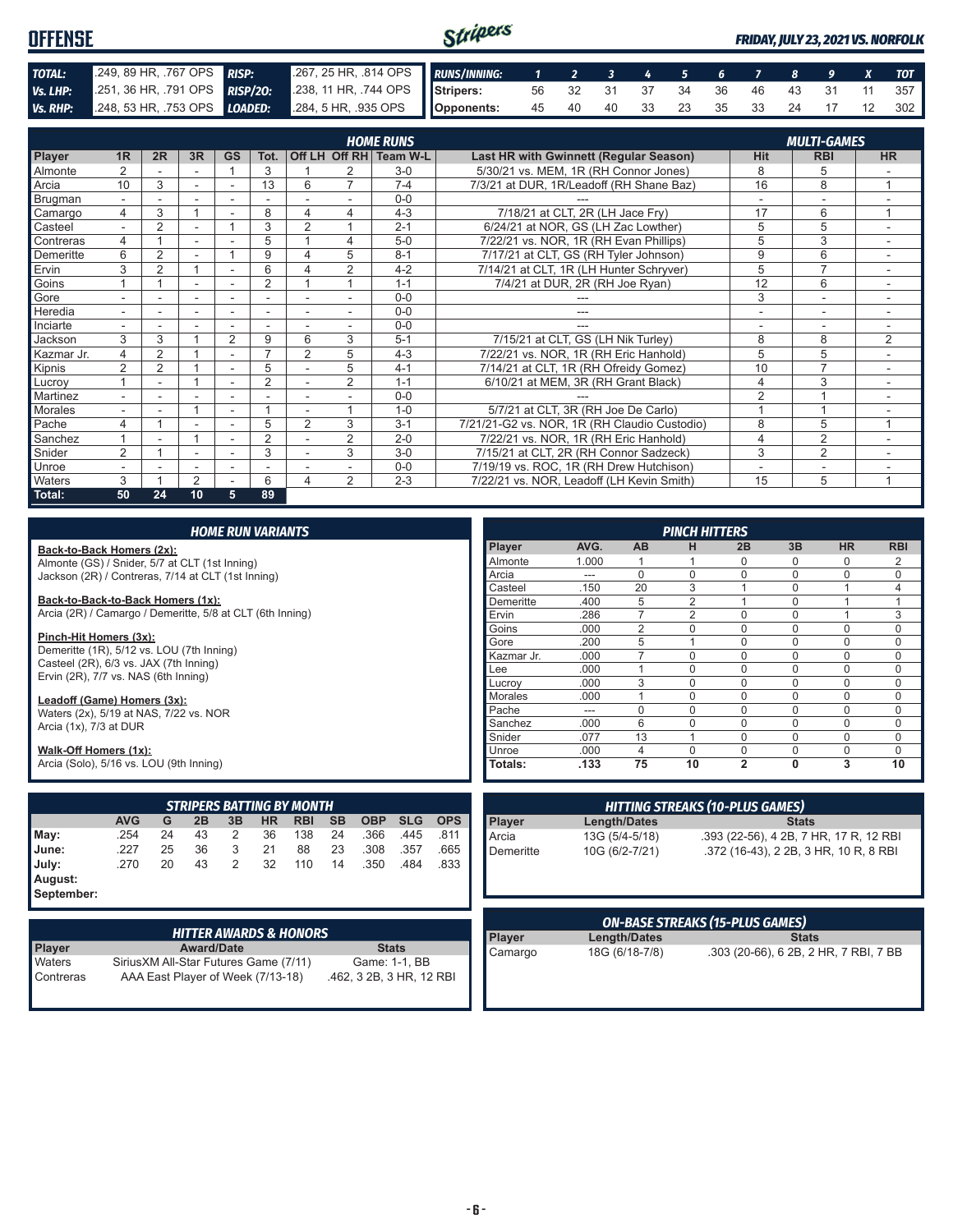## **17 JOHAN CAMARGO** *- INF - 27 YRS - PANAMA CITY, PANAMA*

*SEASON WITH GWN:*.318, 8 HR, 26 RBI, 0 SB, .928 OPS *HIT STREAK:* 1G (2-4) *7/22 vs. NOR:* 2-4 *SERIES:* .400 (4-10)

- **• Leaderboard:** Entering 7/23, ranks among Triple-A East top 10 in OBP (3rd, .407), R (T-5th, 40), AVG (6th, .318), and H (T-9th, 61).
- **• 2021 with GWN: Ranks 2nd in batting in Triple-A East since 6/10, hitting .352 (43-for-122, 10 2B, 1 3B, 5 HR, 22 R, 16 RBI, .989 OPS)** ... **5/4-5/22:** Hit safely in each of his first 9G (.364, 2 2B, 3 HR, 13 R, 8 RBI) ... **5/8 at CLT:** Notched his first career multi-HR game (2-for-4, 2 HR, 2 RBI) ... **6/5 vs. JAX:** Started 5-4-3 triple play, Gwinnett's first since 5/28/19 at TOL ... **6/10 at MEM:** Homered for first time since 5/8 (2-run, #4) in 4-for-5, 2-RBI effort ... **6/18-7/8:** Posted a team-best 18G on-base streak (.303, 20-for-66, 6 2B, 2 HR, 9 R, 7 RBI, 7 BB, .387 OBP) ... **7/18 at CLT:** Hit a 2-out, 2-run HR (#8) in 9th for a 12-11 lead (GWN had trailed 11-3).
- **• Gwinnett Career:** Has hits in 80 of 106G (75.5%) since 2017, batting .333 (137 for-412, 30 2B, 2 3B, 17 HR, 73 R, 68 RBI, 1 SB, .939 OPS).
- **• 2021 with ATL:** In 6 stints with the Braves, batting .000 (0-for-16, 1 R) in 15G.
- **• Spring Training:** .186, 2 2B, 1 HR, 4 R, 3 RBI in 18G with Atlanta.
- **• 2020:** Made Braves' Opening Day roster and batted .200 (8 2B, 4 HR, 16 R, 9 RBI) in 35G ... Added to the NLCS roster in place of injured Adam Duvall prior to Game 2 and played in 4G (.250, 2-for-8, 1 2B, 1 RBI).
- **• Acquired:** NDFA (7/2/10) out of Panama City, Panama.
- **• MLB Career:** .257, 68 2B, 4 3B, 34 HR, 144 RBI, 2 SB in 364G with Atlanta (2017- 21) ... Played in 2018 and 2020 Postseasons (.087, 1 2B, 1 RBI in 8G).

## **9 RYAN CASTEEL** *- 1B/C - 30 YRS - CHATTANOOGA, TN*

*SEASON WITH GWN:*.239, 3 HR, 17 RBI, 0 SB, .721 OPS *HIT STREAK:* -1G (0-2) *7/22 vs. NOR:*0-2 *SERIES:* .200 (1-5)

- **• 2021 with GWN: 5/15-5/18:** Had 6 RBI in 3G span, including 5/15 vs. LOU (1 for-2, GW 3-run 2B, 3 RBI) and 5/16 vs. LOU (1-for-3, HR, 2 RBI) ... **6/2 vs. JAX:** Notched pinch-hit 2-run 2B ... **6/3 vs. JAX:** Hit pinch-hit 2-run HR (#2) ... **6/24 at NOR:** Crushed game-winning grand slam (#3) in 6-2 victory (1-for-4, 4 RBI), his 2nd career slam (first since 7/20/13 with Adv-A Modesto).
- **• Spring Training:** Did not play in Atlanta's MLB camp.
- **• 2020:** Was not on the Braves' 60-man player pool ... Did not play.
- **• 2019:** Played 118G with Double-A Mississippi, batting .263 (21 2B, 2 3B, 21 HR, 73 RBI, .811 OPS) ... Ranked 2nd in the Southern League in homers and RBI, 3rd in slugging (.477) ... Was his 2nd career 20-homer season (hit 22 in 2013).
- **• Acquired:** MiLB FA (3/14/21) ... Originally Colorado's 17th-round pick in 2010 out of Cleveland State Community College (Cleveland, TN).

## **24 WILLIAM CONTRERAS** *- C - 23 YRS - PUERTO CABELLO, VZ*

*SEASON WITH GWN:*.405, 5 HR, 15 RBI, 0 SB, 1.337 OPS *HIT STREAK:* 9G (16-37) *7/22 vs. NOR:* 1-4, HR, RBI *SERIES:* .286 (2-7), 2 HR, 2 RBI

- **• 2021 with GWN: Enters play riding a 9G hitting streak (.432, 16-for-37) and team-best 5G RBI streak (11 RBI)** ... Has hit safely in 10 of 11G during his Triple-A debut (.405, 17-for-42, 5 2B, 5 HR, 11 R, 15 RBI, 1.337 OPS) ... Named Triple-A East Player of the Week for 7/13-7/18 (.462, 12-for-26, 3 2B, 3 HR, 7 R, 12 RBI, 1.440 OPS).
- **• 2021 with ATL:** On the Braves' Opening Day roster ... Hit .204 (3 2B, 1 3B, 7 HR, 16 R, 21 RBI, .666 OPS) in 44G through 7/6 ... Optioned on 7/7.
- **• Spring Training:** .350, 3 2B, 1 HR, 5 R, 7 RBI in 17G with Atlanta.
- **• 2020:** Spent most of the year at the Alternate Training Site at Coolray Field ... Recalled by Atlanta for his MLB debut on 7/24 ... Hit .400 (4-for-10, 1 2B, 1 RBI) in 4G before being optioned on 7/29.
- **• Bloodlines:** Older brother is Chicago Cubs' C Willson Contreras.
- **• Acquired:** NDFA (2/1/15) out of Puerto Cabello, Venezuela.
- **• MLB Career:** .217, 4 2B, 1 3B, 7 HR, 22 RBI, 0 SB in 48G with Atlanta (2020-21).

## **12 TRAVIS DEMERITTE** *- OF - 26 YRS - NEW YORK, NY*

*SEASON WITH GWN:*.324, 9 HR, 23 RBI, 3 SB, 1.113 OPS *HIT STREAK:* 1G (1-3) *7/22 vs. NOR:*1-3, 2B, SB *SERIES:* .222 (2-9), 2B, SB

- **• 2021 with GWN: In 7G in July, batting .370 (10-for-27, 1 2B, 3 HR, 9 R, 8 RBI, 2 SB, 1.174 OPS)** ... **5/4 at CLT:** Tallied 5 RBI (3-for-6, HR) to set a GWN Opening Night record ... **6/2-7/21:** Posted a 10G hitting streak (.372, 16-for-43, 2 2B, 3 HR, 10 R, 8 RBI, 1 SB, 1.041 OPS) ... **6/10-7/10:** Was on the IL ... **7/17 at CLT:** Launched his 4th career grand slam (2nd with GWN) ... **7/18 at CLT:** Notched a season-high 4 hits (4-for-5, 3 R, 2 RBI, SB).
- **• Gwinnett Career:** In 130G since 2019, batting .295 (131-for-444, 38 2B, 2 3B, 29 HR, 95 R, 96 RBI, 7 SB, .984 OPS) with the Stripers.
- **• Spring Training:** .133, 0 HR, 3 RBI, 1 SB, .467 OPS in 14G with Atlanta ... Outrighted to Gwinnett on 2/21 and signed to a MiLB contract.
- **• 2020:** Hit .172 with 1 2B, 4 RBI in 18G with Detroit ... DFA'd on 2/5/21.
- **• 2019:** Made his Triple-A debut with Gwinnett and was an IL All-Star (.286, 20 HR, 73 RBI, .944 OPS in 96G) ... Has 1 of the 9 20-HR seasons in GWN history ... Traded to Detroit on 7/31, made his MLB debut (.225, 3 HR, 10 RBI in 48G).
- **• Acquired:** Off Waivers from Detroit (2/12/21) ... Originally Texas' 1st-round pick (30th overall) in 2013 out of Winder-Barrow High School (Winder, GA).
- **• MLB Career:** .217, 8 2B, 2 3B, 3 HR, 14 RBI, 3 SB with Detroit (2019-20).

## **18 PHILLIP ERVIN** *- OF - 28 YRS - MOBILE, AL*

Stripers

*SEASON WITH GWN:*.196, 6 HR, 22 RBI, 8 SB, .675 OPS *HIT STREAK:* -1G (0-3) *7/22 vs. NOR:*DNP *SERIES:* .000 (0-3)

- **• 2021 with GWN: 6/2 vs. JAX:** Hit decisive 3-run HR (#1) and tallied season-high 4 RBI (1-for-4, R) ... **6/13 at MEM:** Belted game-tying 2-run HR (#2) with 2 outs in the 9th of an eventual 7-6 loss (1-for-3, 1 R, 2 RBI) ... **7/7 vs. NAS:** Clubbed game-tying 2-run pinch-hit HR (#5, 1-for-1, 2 RBI).
- **• Spring Training:** .276, 0 HR, 2 RBI, 1 SB, .647 OPS in 18G with Atlanta ... DFA'd on 3/28, outrighted to the Alternate Training Site on 4/3.
- **• 2020:** Between Cincinnati and Seattle, hit .149 with 3 2B, 4 RBI, 1 SB in 37G ... DFA'd by the Reds (8/28), Mariners (12/16), and Chicago Cubs (2/20/21).
- **• Acquired:** Off waivers from the Chicago Cubs (2/22/21) ... Originally Cincinnati's 1st-round pick (27th overall) in 2013 out of Samford University (Homewood, AL).
- **• MLB Career:** .247, 26 2B, 8 3B, 17 HR, 68 RBI, 15 SB in 237G with CIN, SEA (2017-20) ... Talled 7 of his 8 career triples in 2019 (ranked 7th in NL).

## **5 TERRANCE GORE** *- OF - 30 YRS - MACON, GA*

|                     | <b>SEASON WITH GWN: .286, 0 HR, 0 RBI, 13 SB, .769 OPS</b> | <b>HIT STREAK:</b> $-2G(0-6)$ |
|---------------------|------------------------------------------------------------|-------------------------------|
| $7/22$ vs. NOR: DNP |                                                            | <b>SERIES:</b> $--- (0-0)$    |

- **• Leaderboard:** Entering 7/23, ranks among Triple-A East top 10 in SB (T-7th, 13). **• 2021 with GWN:** Is 13-for-14 (92.9%) in stolen base attempts over 26G, has a pair of 2-steal games (5/18 at NAS, 6/18 vs. NAS) ... **6/9-G2 at MEM:** Stole 3rd and scored winning run in 8th inning of 3-1 victory ... **7/10 vs. NAS:** Notched seasonhigh 3 hits (3-for-3, 2B, R).
- **• Spring Training:** Did not play in Atlanta's MLB camp.
- **• 2020:** Logged 2G in his lone season with the Los Angeles Dodgers (0 PA).
- **• Acquired:** MiLB FA (2/18/21) ... Originally Kansas City's 20th-round pick in 2011 out of Gulf Coast Community College (Panama City, FL).
- **• MLB Career:** .224, 2 2B, 1 3B, 0 HR, 1 RBI, 40 SB in 102G with KC, CHC, LAD (2014-20) ... Played in the Postseason with KC (2014-15) and CHC (2018), going 0-for-2 with 3 R, 5 SB ... Won World Series with the Royals in 2015.

## **56 ALEX JACKSON** *- C - 25 YRS - SAN DIEGO, CA*

*SEASON WITH GWN:*.255, 9 HR, 29 RBI, 1 SB, .966 OPS *HIT STREAK:* -2G (0-5) *7/22 vs. NOR:*0-3 *SERIES:* .000 (0-5)

- **• 2021 with GWN: Has 18 XBH (8 2B, 1 3B, 9 HR) in 23G since 5/27 (.278, 25-for-90, 17 R, 29 RBI, 1.042 OPS)** ... **5/27 vs. MEM:** Set career highs in HR (3) and RBI (7) in 4-for-4 effort ... **6/9-G1 at MEM:** Belted GW 3-run HR (#5) in 5-4 win ... **7/2 at DUR:** Notched 7th career multi-HR game with GWN (2-for-5, 2 HR, 3 RBI) . **7/17 at CLT:** Tied GWN's single-game doubles record (3-for-5, 3 3B, 4 RBI).
- **• Gwinnett Career:** Of his 117 career hits with the Stripers, 71 (60.7%) have gone for extra bases (28 2B, 3 3B, 40 HR) ... Has an .842 OPS in 146G.
- **• 2021 with Atlanta:** Made the Braves' Opening Day roster for the first time in his career ... Hit .043 (1-for-23, 2 R) in 10G ... Placed on the 10-day IL on 5/2 (strained left hamstring) ... Moved to the 60-day IL on 6/24 ... Assigned to rehab with GWN twice (on 5/21 and 6/30) ... Activated/optioned to GWN on 7/21.
- **• Spring Training:** .194, 2 2B, 2 HR, 8 RBI, .716 OPS in 14G with Atlanta.
- **• 2020:** Spent most of the year at the Alternate Training Site in Gwinnett ... In 5G with Atlanta, batted .286 (2-for-7, 1 2B).
- **• Acquired:** Via trade with Seattle in exchange for RHP Max Povse and RHP Rob Whalen (11/28/16) ... Originally the Mariners' 1st-round pick (6th overall) in 2014 out of Rancho Bernardo High School (San Diego, CA).
- **• MLB Career:** .070, 1 2B, 2 R, 0 RBI in 19G with Atlanta (2019-21).

## **4 SEAN KAZMAR JR.** *- INF - 36 YRS - VALDOSTA, GA*

*SEASON WITH GWN:*.199, 7 HR, 21 RBI, 2 SB, .644 OPS *HIT STREAK:* 3G (5-10)

- *7/22 vs. NOR:*2-3, HR, 2 RBI *SERIES:* .500 (3-6), HR, 2 RBI **• 2021 with GWN: 5/25 vs. MEM:** Lined a walk-off single in the 9th for a 2-1 win, his first career walk-off RBI with GWN ... **7/8-G1 vs. NAS:** Passed Joey Terdoslavich for 3rd on GWN's career HR list (#42, 1-for-3, 2 RBI) ... **7/22 vs. NOR:** Passed Damon Hollins for 2nd on ATL Triple-A hits list (#649, 2-for-3, HR, 2 RBI).
- **• Gwinnett Career:** Batting .264 (649-for-2456, 133 2B, 12 3B, 44 HR, 295 R, 291 RBI, 25 SB) in 716G over 8 seasons ... Leads in career G, AB, H, TB (938), 2B, R, RBI ... Ranks 2nd in career 3B (12) ... Ranks 3rd in career HR (44).
- **• 600 Club:** His 649 hits are 2nd in Richmond/Gwinnett history (8 behind Larry Whisenton's record of 657) ... Is one of 5 in RICH/GWN history with 600 hits.
- **• 2021 with ATL:** Contract selected on 4/17, has spent 2 stints with Atlanta (4/17- 4/23, 5/4-5/7), going 0-for-2 ... Pinch hit on 4/17 at the Chicago Cubs, marking his first MLB appearance in 4,589 days since 9/23/08 with San Diego ... The last player with a bigger gap between MLB appearances was Ralph Winegarner (13 years, 14 days between 6/23/36 with CLE and 7/7/49 with STL).
- **• Spring Training:** .409, 3 HR, 9 RBI, 0 SB, 1.415 OPS in 25G with Atlanta.
- **• 2020:** Was an NRI to Braves Spring Training, but not on 60-man player pool.
- 
- **• Acquired:** MiLB FA (12/7/20) ... Originally San Diego's 5th-round pick in 2004 out of the College of Southern Nevada.
- **• MLB Career:** .195, 1 2B, 0 3B, 0 HR, 2 RBI in 22G with San Diego (2008) and Atlanta (2021).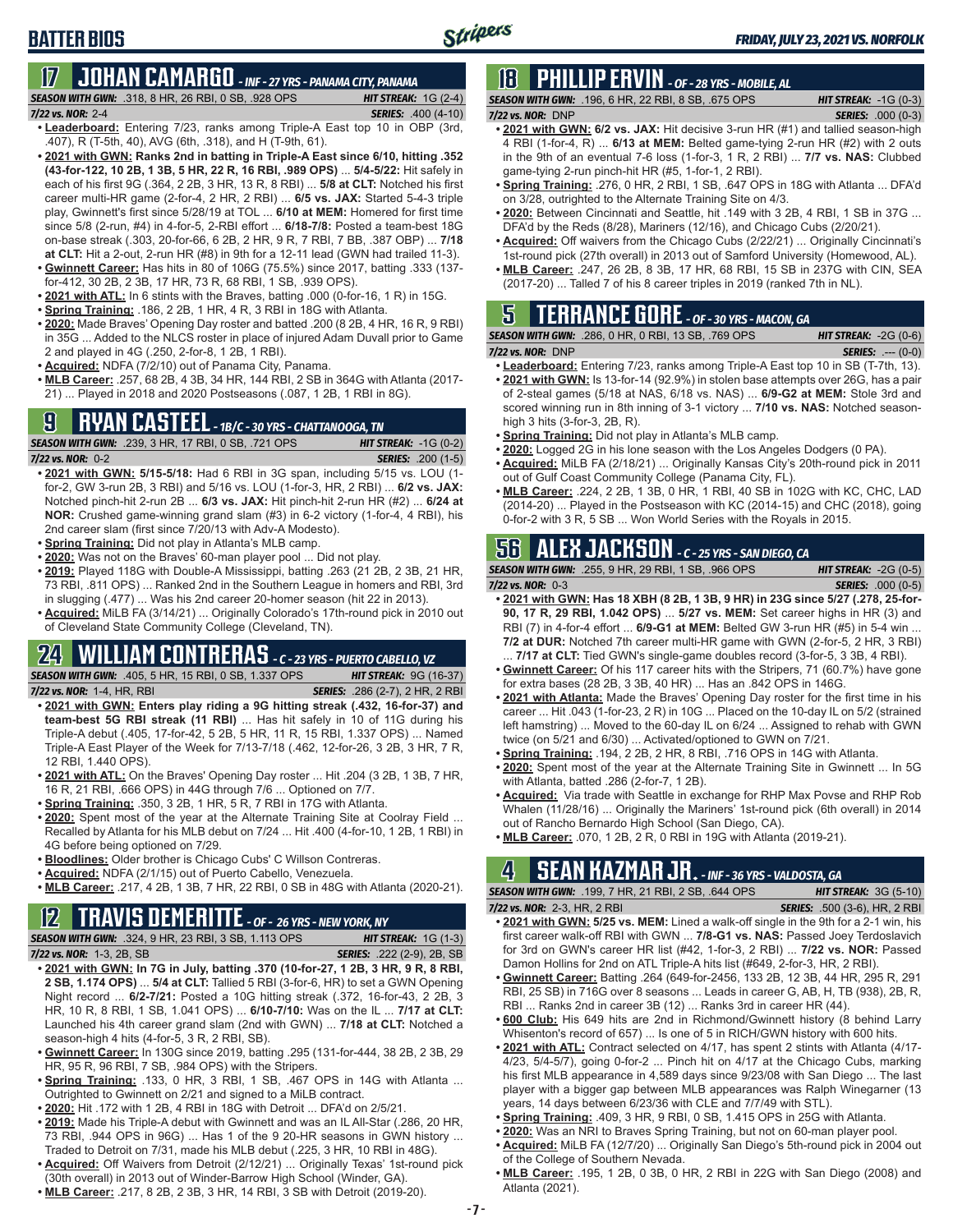## **BATTER BIOS**

## **22 JASON KIPNIS** *- INF - 34 YRS - NORTHBROOK, IL*

*SEASON WITH GWN:*.268, 5 HR, 19 RBI, 0 SB, .828 OPS *HIT STREAK:* -1G (0-1) *7/22 vs. NOR:*DNP *SERIES:* .--- (0-0)

- **• 2021 with GWN: Has 5 multi-hit efforts in 10G since 7/6, batting .341 (14-for-41, 3 2B, 1 3B, 2 HR, 8 R, 10 RBI)** ... **5/28 vs. MEM:** Belted decisive 3-run HR (#1, 2-for-3, 3 RBI) ... **6/16 at NAS:** Hit game-winning HR (#2), a 2-run shot (2-for-4,, 2 RBI) ... **7/14 at CLT:** Fell a triple shy of the cycle (3-for-5, 2B, HR, 3 R, 2 RBI).
- **• Spring Training:** .241, 1 2B, 1 HR, 2 R, 3 RBI in 12G with Atlanta ... Released on 3/27, re-signed to MiLB deal on 3/29.
- **• 2020:** In his lone season with the Chicago Cubs, hit .237 (8 2B, 1 3B, 3 HR, 16 RBI, 1 SB) in 44G ... Played in 2G during the Postseason (0-for-3, 1 BB, 1 SO) ... Elected Free Agency on 10/28.
- **• Acquired:** MiLB FA (3/29/21) ... Originally Cleveland's 2nd-round pick in 2009 out of Arizona State University (Tempe, AZ).
- **• MLB Career:** .260, 260 2B, 24 3B, 126 HR, 545 RBI, 136 SB in 1,165G with CLE, CHC (2011-20) ... Was 2-time AL All-Star with the Indians (2013, 2015) ... Hit .192 (3 2B, 1 3B, 4 HR, 9 RBI) in 26G during the Postseason with CLE (2013, 2016-18) and CHC (2020).

### **20 JONATHAN MORALES** *- C - 26 YRS - ARROYO, PUERTO RICO*

*SEASON WITH GWN:*.141, 1 HR, 7 RBI, 0 SB, .357 OPS *HIT STREAK:* 3G (3-7)

*7/22 vs. NOR:*DNP *SERIES:* .400 (2-5), 2B, RBI

- **• 2021 with GWN: 5/7 at CLT:** Tied his single-game career high with 5 RBI, going 2-for-6 with a 3-run HR (#1) in the 9th.
- **• Spring Training:** .250, 0 HR, 1 RBI, 0 SB, 1.200 OPS in 12G with Atlanta.
- **• 2020:** Spent entire year at Braves Alternate Site in Gwinnett (no MLB debut) ... Played for Caguas of the Puerto Rican Winter League (.394, 3 HR, 9 RBI in 13G), earning PWL Postseason All-Star honors.
- **• 2019:** Hit .240 (13 2B, 2 HR, 27 R, 25 RBI) in 80G between Double-A Mississippi and Gwinnett ... Logged 1 game during the IL Playoffs (0-for-1, BB).
- **• Acquired:** Braves' 25th-round pick in 2015 out of Miami-Dade Community College.

## **15 CRISTIAN PACHE** *- OF - 22 YRS - SANTO DOMINGO CENTRO, D.R.*

*SEASON WITH GWN:*.239, 5 HR, 19 RBI, 2 SB, .700 OPS *HIT STREAK:* 3G (3-11)

*7/22 vs. NOR:* 1-5, 2 RBI *SERIES:* .273 (3-11), 2 HR, 4 RBI

- **• MLB.com Prospect Ranks:** #1 (Braves Top 30), #10 (Top 100). **• 2021 with GWN: Hitting .304 (14-for-46, 1 2B, 3 HR, 9 R, 9 RBI, 1 SB) with 5 multi-hit efforts in his last 12G since 7/8** ... **5/29-6/1:** Assigned to rehab (right hamstring inflammation), played 1G before being activated/optioned on 6/2 ... **6/5 vs. JAX:** Went 3-for-6 with 2 2B, including game-tying 2-run 2B in 9th ... **6/10 at MEM:** Tallied his first career multi-HR game (3-for-5, 2 HR, 3 R, 4 RBI) ... **6/30 at DUR:** Notched last-AB GWRBI single in 9th for 2-1 win (2-for-3, 2B, RBI) ... **7/21 vs. NOR:** Homered in both games of a DH (#3-4, 2-for-6, 2 R, 2 RBI).
- **• 2021 with ATL:** On Atlanta's Opening Day roster for the first time ... Hit .111 (3 2B, 1 HR, 6 R, 4 RBI) in 22G ... Placed on IL twice, on 4/14 and 5/14 ... Was at the Alternate Training Site from 4/24-4/30.
- **• Spring Training:** .184, 2 2B, 1 3B, 4 R, 3 RBI, 2 SB in 17G with Atlanta.
- **• 2020:** Spent most of the year at the Alternate Training Site ... Made his MLB debut on 8/21 vs. Philadelphia (1-for-4) ... Played just 2G during regular season (.250) ... Also made MLB Postseason debut (.182, 1 2B, 1 HR, 4 R, 4 RBI in 12G).
- **• 2019:** Between Mississippi (104G) and Gwinnett (26G), hit .277 (36 2B, 9 3B, 12 HR, 63 R, 61 RBI, 8 SB, .802 OPS) in 130G ... Named a Southern League Postseason All-Star and MLB All-Star Futures Game participant.
- **• Acquired:** NDFA (7/4/15) out of Santo Domingo Centro, D.R.
- **• MLB Career:** .119, 3 2B, 0 3B, 1 HR, 4 RBI, 0 SB in 24G with Atlanta (2020-21).

## **2 YOLMER SANCHEZ** *- INF - 29 YRS - MARACAY, VENEZUELA*

*SEASON WITH GWN:*.178, 2 HR, 14 RBI, 4 SB, .540 OPS *HIT STREAK:* 1G (1-4)

### *7/22 vs. NOR:*1-4, HR, R, RBI *SERIES:* .250 (2-8), HR, RBI

- **• 2021 with GWN: 5/7 at CLT:** Went 3-for-5 with 3 runs, 3 RBI and Gwinnett's first triple of the year ... **6/9-G2 at MEM:** Stole home plate as part of a double-steal with Drew Waters, scored tying run in 3-1 win (1-for-2, R, SB) ... **6/16 vs. NAS:** After going 30G without a homer, launched his 1st of the year (3-run, 1-for-2, 3 RBI).
- **• Spring Training:** .190, 0 XBH, 2 RBI, 1 SB, .451 OPS in 15G with Baltimore ... DFA'd on 3/27, released on 3/30.
- **• 2020:** Played 11G with the Chicago White Sox, batting .313 (3 2B, 1 HR, 1 RBI, 1.164 OPS) ... Made his MLB Postseason debut in the ALWCS (1G, no at-bat).
- **• Acquired:** MiLB FA (3/31/21) ... Originally a NDFA with Chi. White Sox (5/29/09). **• MLB Career:** .245, 113 2B, 24 3B, 32 HR, 215 RBI, 30 SB in 657G with the Chi.
- White Sox (2014-20) ... Won an AL Gold Glove in 2019 (.987 FPCT at 2B).

#### **26 TRAVIS SNIDER** *- OF/INF - 33 YRS - KIRKLAND, WA SEASON WITH GWN:*.187, 3 HR, 6 RBI, 1 SB, .666 OPS *HIT STREAK:* -1G (0-2)

*7/22 vs. NOR:* DNP *SERIES:* .000 (0-2)

- **• 2021 with GWN: 5/5-5/9:** Drew 8 walks in his first 3G ... **6/18 vs. NAS:** Homered for the first time since 5/7 at CLT, a solo shot (#2) as part of 6-run comeback in 8-7 win (1-for-3, 2 RBI) ... **7/15 at CLT:** Blasted go-ahead 2-run HR (#3) in 8th of 11-10 win (1-for-4, 2 RBI).
- **• Spring Training:** Did not play in Atlanta's MLB camp.
- **• 2020:** Signed by Miami on 7/24 and reported to the Marlins' Alternate Training Site in Jupiter, FL, but was released on 8/27 and did not reach the Majors.
- **• 2019:** Played for Triple-A Reno in Arizona's system (.294, 22 2B, 4 3B, 11 HR, 41 RBI, 3 SB, .899 OPS in 93G).
- **• Acquired:** MiLB FA (2/26/21) ... Originally Toronto's 1st-round pick (14th overall) in 2006 out of Henry M. Jackson High School (Mill Creek, WA).
- **• MLB Career:** .244, 100 2B, 7 3B, 54 HR, 212 RBI, 22 SB in 630G with TOR, PIT, BAL (2008-15) ... Played for PIT in Postseason from 2013-15 (1-for-4 in 3G).

## **11 Drew WATERS** *- OF - 22 YRS - ATLANTA, GA*

| <b>SEASON WITH GWN:</b> .252, 6 HR, 23 RBI, 16 SB, .760 OPS | <b>HIT STREAK:</b> $2G(2-7)$              |
|-------------------------------------------------------------|-------------------------------------------|
| 7/22 vs. NOR: $1-4$ , HR, $2$ R, $2$ RBI, BB                | <b>SERIES:</b> .182 (2-11), 2B, HR, 3 RBI |

- **• Leaderboard:** Entering 7/23, ranks among Triple-A East top 10 in SB (T-3rd, 16) and 2B (T-8th, 15).
- **• MLB.com Prospect Ranks:** #2 (Braves Top 30), #25 (Top 100 Prospects).
- **• 2021 with GWN: Leads Triple-A East in XBH in July with 13 (.310, 22-for-71, 9 2B, 1 3B, 3 HR, 16 R, 13 RBI, 4 SB, .955 OPS)** ... **5/15-6/10:** Hit .316 (25-for-79, 4 2B, 3 HR, 16 R, 9 RBI, 6 SB, .906 OPS) in 21G ... **5/18 at NAS:** Recorded first career multi-HR game (3-for-5, 2 HR, 3 RBI) and became the first GWN player to homer from both sides of the plate since Mel Rojas Jr. (7/7/16 at CLT) ... **5/19 at NAS:** Fell a triple shy of the cycle in first 4-hit game at Triple-A (4-for-5, 2B, HR, 2 R, 2 RBI, 2 SB) ... **6/9-G2 at MEM:** Lined RBI single in 8th (2-for-3, R, RBI) for last-at-bat 3-1 win ... **7/2-7/18:** Posted 13G on-base streak (.357, 20-for-56, 8 2B, 1 3B, 2 HR, 14 R, 10 RBI, 4 SB).
- **• Futures Game:** Played for the NL Team in the 2021 SiriusXM All-Star Futures Game on 7/11 at Coors Field (1-for-1, BB) ... Was the 7th active Gwinnett player selected to the game (1st since RHP Touki Toussaint in 2018).
- **• Spring Training:** .500, 1 2B, 0 HR, 2 RBI, 1 SB in 4G with Atlanta.
- **• 2020:** Spent entire year at Braves Alternate Site in Gwinnett (no MLB debut).
- **• 2019:** Hit .309 (40 2B, 9 3B, 7 HR, 80 R, 52 RBI, 16 SB) in 134G with Double-A Mississippi and Gwinnett ... Won Southern League Batting Title (.319, best in MIS history) and Most Valuable Player (1st in MIS history) ... Ranked among MiLB top 5 in doubles (T-3rd, 40) and hits (5th, 163).
- **• Acquired:** Braves' 2nd-round pick in 2017 out of Etowah High School (Woodstock, GA) ... Named Gatorade Georgia Baseball Player of the Year in 2017.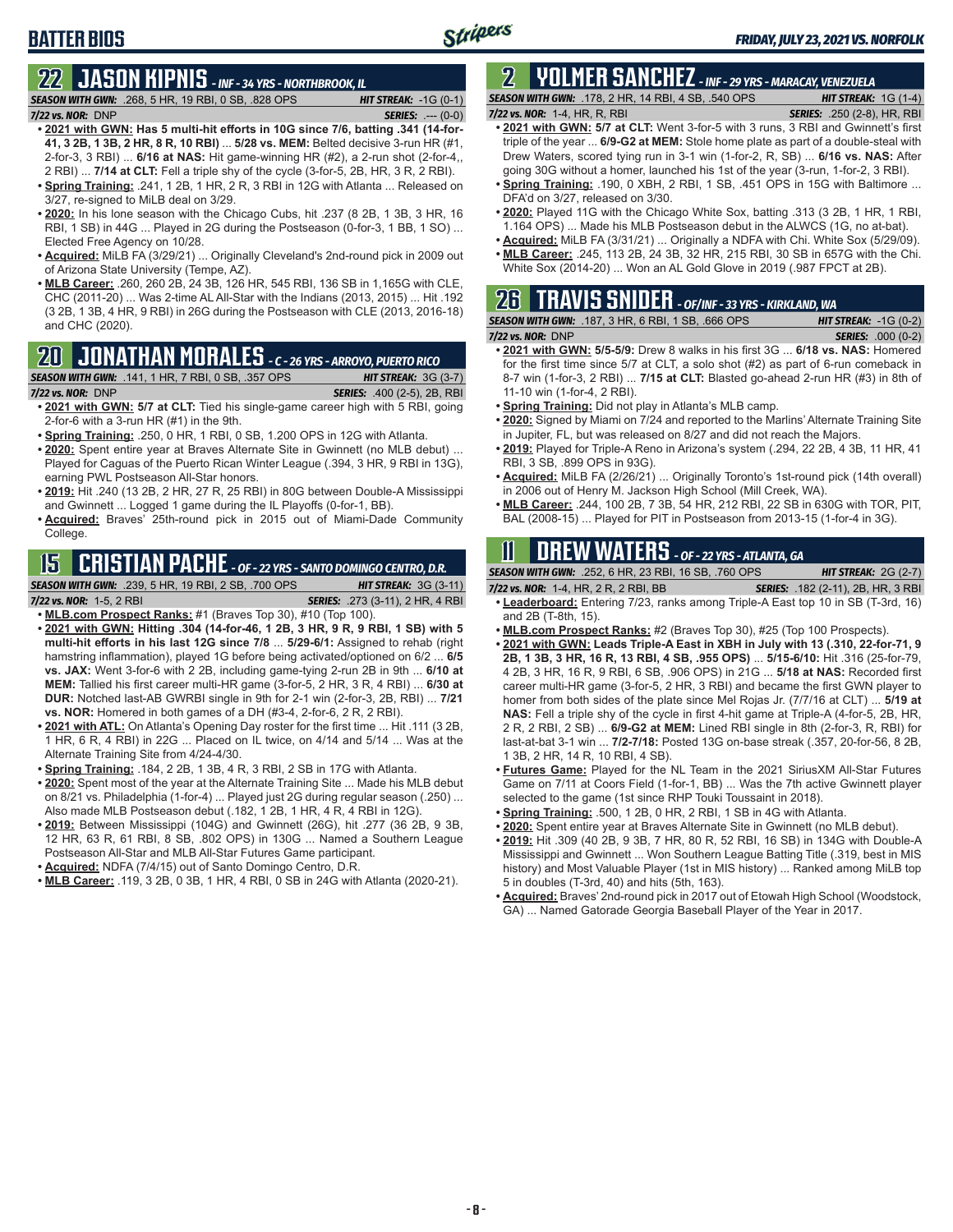### **SEASON SUMMARY**



### **TEAM HIGHS & LOWS**

| <b>OFFENSE:</b>  |  |
|------------------|--|
|                  |  |
|                  |  |
|                  |  |
|                  |  |
|                  |  |
|                  |  |
|                  |  |
|                  |  |
|                  |  |
|                  |  |
|                  |  |
|                  |  |
|                  |  |
|                  |  |
|                  |  |
|                  |  |
|                  |  |
| <b>PITCHING:</b> |  |
|                  |  |
|                  |  |
|                  |  |
|                  |  |
|                  |  |
|                  |  |
|                  |  |
|                  |  |
|                  |  |

#### Most Wild Pitches, Game ............................................ 3 (4x, last: 7/15 at Charlotte) **DEFENSE:**

| DEFENSE.                                                        |  |
|-----------------------------------------------------------------|--|
| Most Double Plays Turned, Game  3 (5x, last: 7/16 at Charlotte) |  |
|                                                                 |  |
|                                                                 |  |
|                                                                 |  |
|                                                                 |  |
|                                                                 |  |

## **TEAM MISCELLANEOUS**

| Largest Blown Lead (Loss) 3 Runs (3x, last: 7/4 at Durham, 3-0, 4-5) |
|----------------------------------------------------------------------|
|                                                                      |
|                                                                      |
|                                                                      |
|                                                                      |
|                                                                      |
|                                                                      |
|                                                                      |
|                                                                      |
|                                                                      |

### **INDIVIDUAL HIGHS & LOWS**

| <b>HITTING (GAME):</b> |  |
|------------------------|--|
|                        |  |
|                        |  |
|                        |  |
|                        |  |
|                        |  |
|                        |  |
|                        |  |
|                        |  |
|                        |  |
|                        |  |
|                        |  |
|                        |  |
|                        |  |

#### **PITCHING (GAME):**

#### **DEFENSE (GAME):**

### **STREAKS**

#### **OFFENSIVE (LONGEST IN 2021 ONLY):**

#### **PITCHING (LONGEST IN 2021 ONLY):**

### **LAST TIME IT HAPPENED (GWINNETT REGULAR-SEASON HISTORY)**

#### **INDIVIDUAL OFFENSE:**

|                                                        | Homers, Both Sides of Plate  Drew Waters (5/18/21 at Nashville)            |
|--------------------------------------------------------|----------------------------------------------------------------------------|
|                                                        |                                                                            |
|                                                        |                                                                            |
|                                                        | Back-to-Back-to-Back Homers  Arcia/Camargo/Demeritte (5/8/21 at Charlotte) |
|                                                        |                                                                            |
|                                                        |                                                                            |
|                                                        |                                                                            |
|                                                        |                                                                            |
|                                                        |                                                                            |
|                                                        |                                                                            |
|                                                        |                                                                            |
|                                                        |                                                                            |
|                                                        |                                                                            |
|                                                        |                                                                            |
|                                                        |                                                                            |
| <b>INDIVIDUAL PITCHING:</b><br>9 0-Inning Perfect Game | Never                                                                      |
|                                                        |                                                                            |

| 9.0-Inning No-Hitter (Solo)Todd Redmond (5/28/10 at Louisville)                 |  |
|---------------------------------------------------------------------------------|--|
| 9.0-Inning No-Hitter (Comb.)  Wooten/Marksberry/Ramirez (6/30/16 at Louisville) |  |
|                                                                                 |  |
|                                                                                 |  |
| 21 Consecutive Saves Converted Jairo Asencio (9/6/09-8/8/11)                    |  |
| 25.0-Inning Scoreless Streak Stephen Marek, 25.1 IP (6/6/10-8/2/10)             |  |
|                                                                                 |  |

#### **TEAM OFFENSE:**

| <b>TEAM PITCHING:</b> |  |
|-----------------------|--|
|                       |  |
|                       |  |
|                       |  |
|                       |  |
|                       |  |
|                       |  |
|                       |  |
|                       |  |
| TEAM DECENCE.         |  |

#### <u>EFENSE:</u>

| Turn a Triple Play 6/5/21 vs. Jacksonville (Camargo-Kipnis-Snider) |
|--------------------------------------------------------------------|
|                                                                    |

| <b>TEAM MISCELLANEOUS:</b> |  |
|----------------------------|--|
|                            |  |
|                            |  |